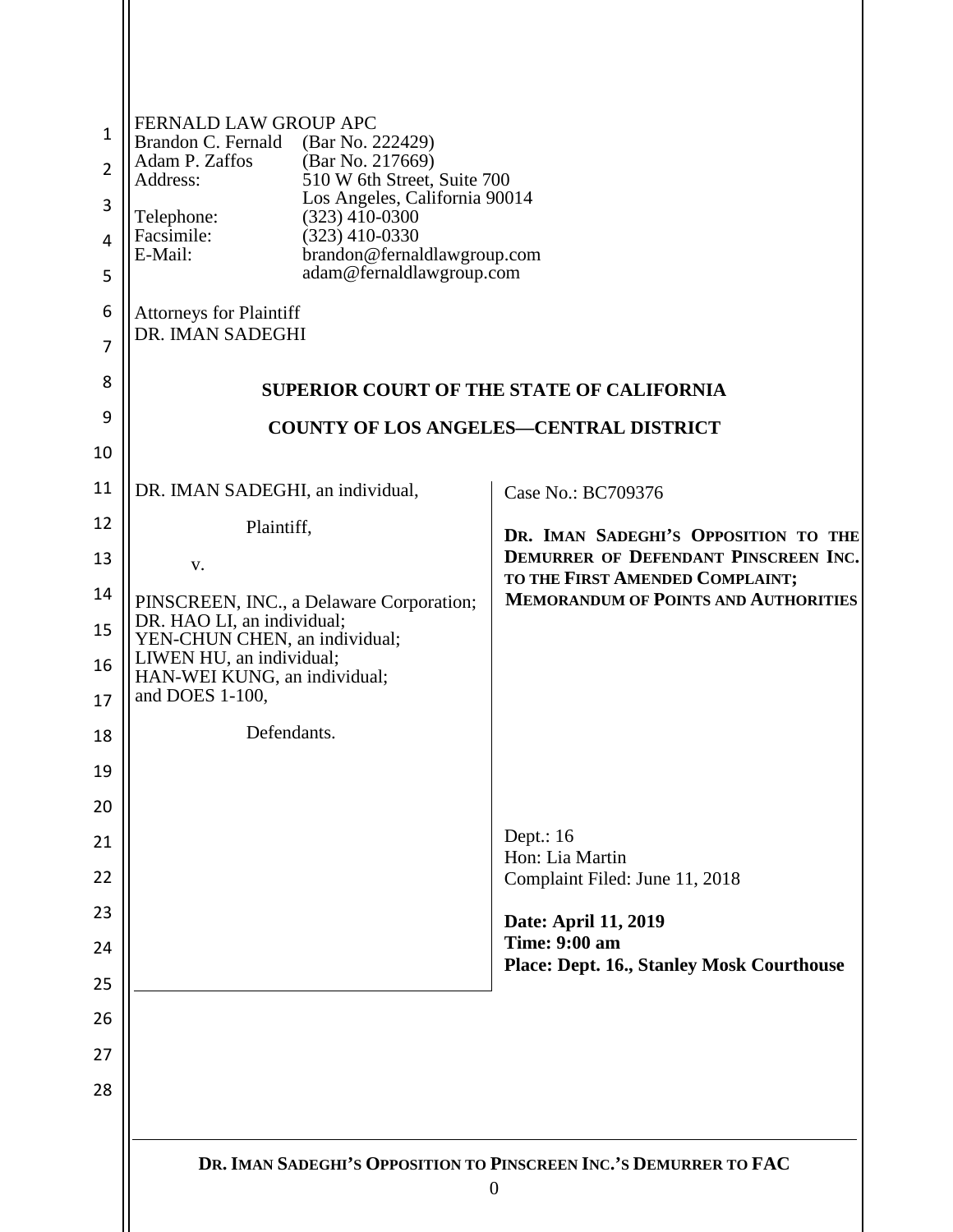2

3

17

18

19

20

21

1

#### **MEMORANDUM OF POINTS AND AUTHORITIES**

#### **I. FACTS**

#### **A. Statement of the case.**

4 5 6 7 8 9 10 11 12 13 14 15 16 This is an action for employment fraud and numerous consequent illegal acts. Plaintiff Iman Sadeghi, who holds a doctorate in Computer Science/Computer Graphics, developed and patented a novel hair-appearance technology used at Walt Disney Animation Studios. After having worked at Google as a software engineer for more than five years, Sadeghi was solicited by defendant Hao Li to join the leadership of a software start-up, Pinscreen Inc., which Li cofounded. Pinscreen specializes in automatically generating animated 3D face models, called *avatars*, from only a photograph of a person. Hao Li, Pinscreen's CEO, is an assistant professor at the University of Southern California. Dr. Sadeghi alleges—supporting these allegations with documentary proof in a verified complaint—that Dr. Li lied to and defrauded him when Li obtained Sadeghi's employment as Pinscreen's Vice President of Engineering. Li fraudulently induced Sadeghi to resign from Google and join Pinscreen by intentionally misrepresenting Pinscreen's technology as Li deceived the public, the scientific community, and its investors.

After being deceived into joining Pinscreen, Sadeghi gradually discovered Li's grotesque academic and professional misconduct. Among his various transgressions, Li perpetrated a scientific hoax by proclaiming Pinscreen's avatars as automatically generated using "cutting-edge" deep neural networks and artificial intelligence. In reality, the avatars were being manually prepared and tweaked by Pinscreen employees and freelance artists.

 $22$ 23 24 25 In retaliation for Sadeghi's whistleblowing and objections to Li's data fabrication, academic misconduct, fraud on investors, labor law violations, and immigration law violations, Pinscreen illegally terminated Sadeghi within his first working hour after Pinscreen deceived an audience of thousands.

26 27 28 Sadeghi's significant contributions to Pinscreen are well documented and his personnel file is bereft of any concerns whatsoever regarding his performance or employment. Li boasted about having Sadeghi onboard at Pinscreen, celebrating him as "the best" in digital hair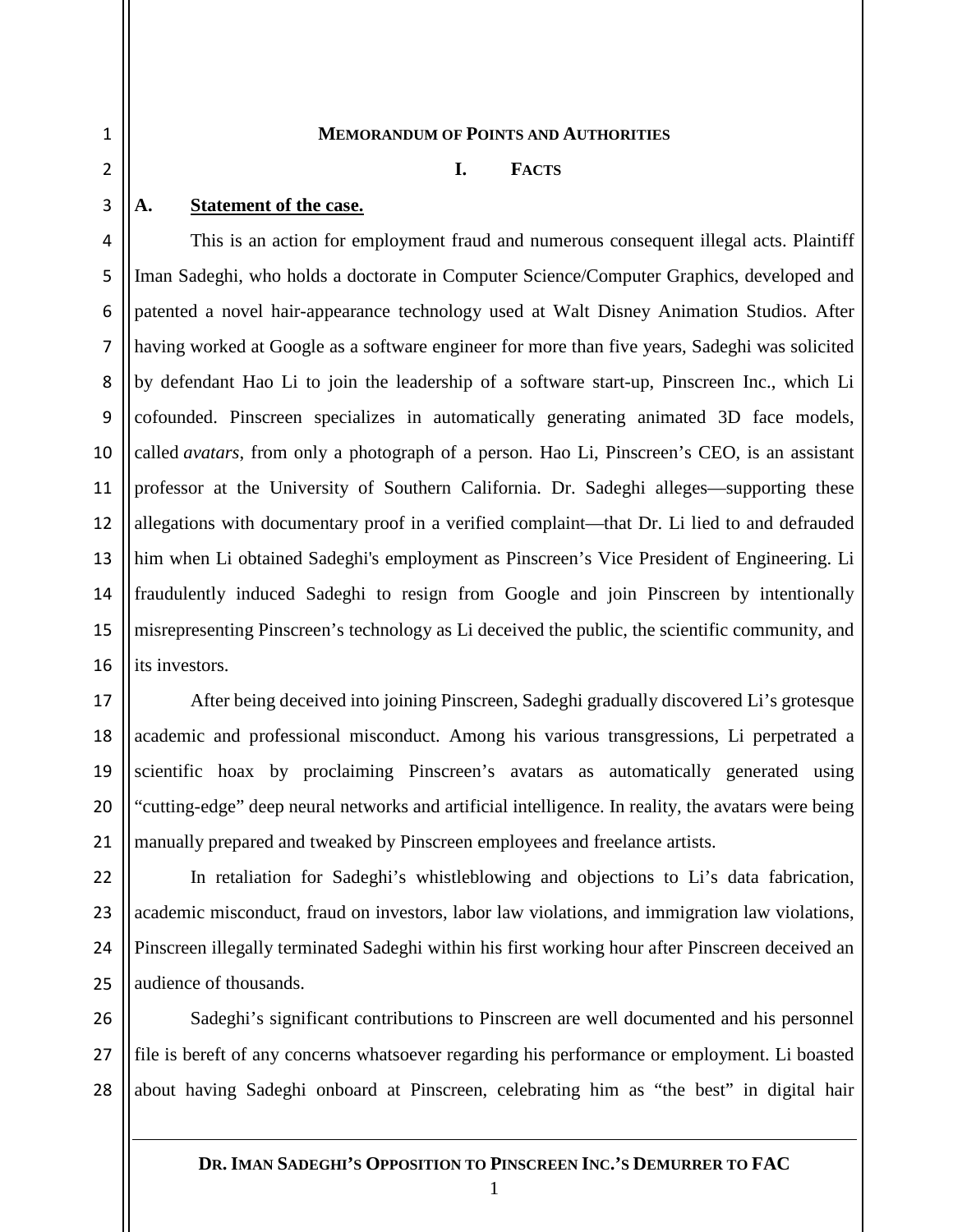1 appearance which is a stark contrast to Li now maligning Sadeghi as "an abject failure."

2 3 4 7 The consequent torts committed by Li include a brutal battery of Sadeghi, where Li and a *group* of employees, under Li's commands, physically attacked Sadeghi and invaded his belongings. Even though the security cameras captured the brutal attack, Li denied the allegations in the press stating "all the allegations are 100% false," "no one assaulted [Sadeghi]," and went so far as to allege that "the exact opposite happened." The now public security camera footage of the battery<sup>[1](#page-2-0)</sup> confirms Sadeghi's allegations and exposes Li's lies.

8 9 10 Pinscreen and Li's obstructionism exploits the demurrer process for delay, impediment of discovery, and imposition of unnecessary legal expense, the opposite of the intents of the Discovery Act and Trial Court Delay Reduction Act.

Pinscreen's "speaking demurrer," accompanied by a "speaking motion to strike," argues facts, misstates facts, misstates case laws, misquotes case laws, fails the pleading requirements, is unintelligible, relies entirely on inapposite cases, is refuted by settled law and must be overruled.

## **B. The ruthless character required to perpetrate a fraud on the core values of one's profession combined with the stakes for Li may help the Court understand Li's and Pinscreen's approach to this litigation: deny everything, concede nothing.**

When levelled against an academician and scientist, the allegations against Li are grave. The strongest community strictures prohibit scientists from submitting fabricated data; in so doing—violating core ethical commitments of his profession—Li incurred the most serious professional risks. For more discussion see Opposition to Li's Demurrer 2:8.

 $22$ 

5

6

11

12

13

14

15

16

17

18

19

20

21

#### **C. Pinscreen's technology relevant to Li's fraud and Sadeghi's expertise.**

23 24 25 26 Li's demurrer conflates two separate processes of Pinscreen's technology: [a] the process of automatically generating the *Hair Shape* and [b] the process of generating the *Hair Appearance*  of the output avatar. The distinction is imperative because the former is related to Li's fraud and the latter is related to Sadeghi's expertise.

<span id="page-2-0"></span>27 28 For more discussion see Opposition to Li's Demurrer 3:6.

1 <http://sadeghi.com/dr-iman-sadeghi-v-pinscreen-inc-et-al/#battery>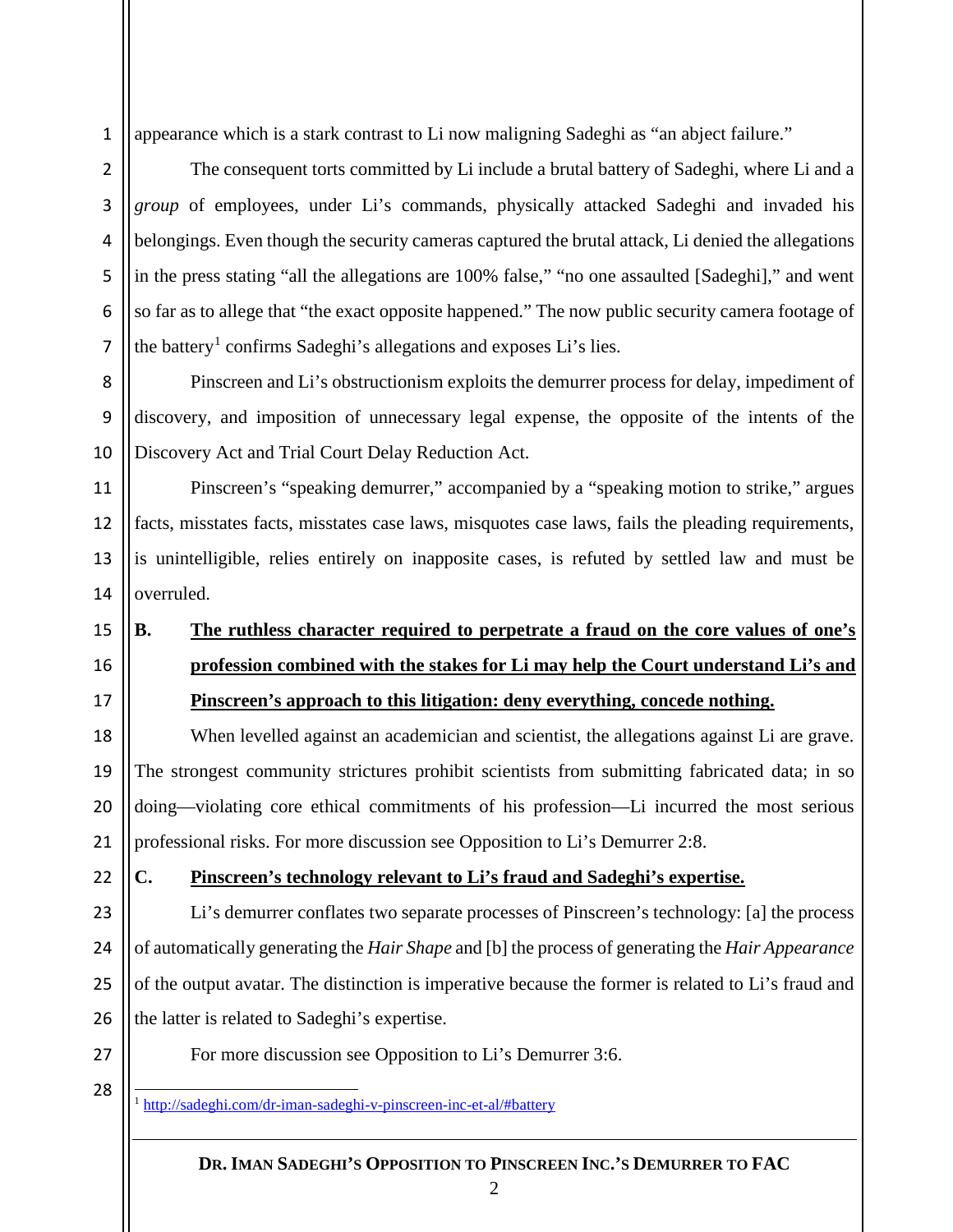<span id="page-3-8"></span><span id="page-3-7"></span><span id="page-3-6"></span><span id="page-3-5"></span><span id="page-3-4"></span><span id="page-3-3"></span><span id="page-3-2"></span><span id="page-3-1"></span><span id="page-3-0"></span>

| A.                                                                                                                  | Pinscreen's "speaking" demurrer must be overruled for violating the standard of                                                                                                                                                                                                                                                                                                                                                                                                                                                                                                                                                                                         |  |  |  |  |  |  |  |
|---------------------------------------------------------------------------------------------------------------------|-------------------------------------------------------------------------------------------------------------------------------------------------------------------------------------------------------------------------------------------------------------------------------------------------------------------------------------------------------------------------------------------------------------------------------------------------------------------------------------------------------------------------------------------------------------------------------------------------------------------------------------------------------------------------|--|--|--|--|--|--|--|
|                                                                                                                     | review.                                                                                                                                                                                                                                                                                                                                                                                                                                                                                                                                                                                                                                                                 |  |  |  |  |  |  |  |
|                                                                                                                     | "A demurrer tests the legal sufficiency of factual allegations in a complaint." <sup>2</sup> It must                                                                                                                                                                                                                                                                                                                                                                                                                                                                                                                                                                    |  |  |  |  |  |  |  |
|                                                                                                                     | admit all facts on the face of the pleading and all that may be inferred, "no matter how unlikely                                                                                                                                                                                                                                                                                                                                                                                                                                                                                                                                                                       |  |  |  |  |  |  |  |
| or improbable, and without regard to the [plaintiff]'s ability to prove them." <sup>3</sup> A pleading must be<br>6 |                                                                                                                                                                                                                                                                                                                                                                                                                                                                                                                                                                                                                                                                         |  |  |  |  |  |  |  |
|                                                                                                                     | "liberally construed in favor of the pleader," be "read as a whole, not word by word," <sup>4</sup> and survive                                                                                                                                                                                                                                                                                                                                                                                                                                                                                                                                                         |  |  |  |  |  |  |  |
|                                                                                                                     | a demurrer insofar as it states, "however inartfully, facts disclosing some right to relief." <sup>5</sup>                                                                                                                                                                                                                                                                                                                                                                                                                                                                                                                                                              |  |  |  |  |  |  |  |
|                                                                                                                     | "[A] factual question  cannot be resolved on demurrer. <sup>6</sup> 'facts have no place in a demurrer' <sup>7</sup> Demurrers supported by evidence are referred to as 'speaking' demurrers and are improper. <sup>8</sup> 'the "speaking d<br>that contains factual matters) is not recognized in this state <sup><math>\sqrt{9}</math></sup> [defendant] is<br>precluded from morphing the demurrer into a motion for summary judgment<br>or minitrial. $^{10}$                                                                                                                                                                                                      |  |  |  |  |  |  |  |
|                                                                                                                     | Pinscreen's arguments are based, almost entirely, on its injected contrary facts not on the                                                                                                                                                                                                                                                                                                                                                                                                                                                                                                                                                                             |  |  |  |  |  |  |  |
|                                                                                                                     | face of the FAC. Pinscreen relies on its version of events and morphs the demurrer into a slew of                                                                                                                                                                                                                                                                                                                                                                                                                                                                                                                                                                       |  |  |  |  |  |  |  |
|                                                                                                                     | inapposite fact-determining minitrials. 's improper "speaking" demurrer is not recognized in this                                                                                                                                                                                                                                                                                                                                                                                                                                                                                                                                                                       |  |  |  |  |  |  |  |
|                                                                                                                     | state and must be overruled in its entirety.                                                                                                                                                                                                                                                                                                                                                                                                                                                                                                                                                                                                                            |  |  |  |  |  |  |  |
| <b>B.</b>                                                                                                           | Pinscreen's demurrer must be overruled because one of its conjunctively stated                                                                                                                                                                                                                                                                                                                                                                                                                                                                                                                                                                                          |  |  |  |  |  |  |  |
|                                                                                                                     | <u>grounds—the ground for being "uncertain"—does not exist.</u>                                                                                                                                                                                                                                                                                                                                                                                                                                                                                                                                                                                                         |  |  |  |  |  |  |  |
|                                                                                                                     | The grounds for Pinscreen's demurrer to the FAC as a whole and to each Cause of Action                                                                                                                                                                                                                                                                                                                                                                                                                                                                                                                                                                                  |  |  |  |  |  |  |  |
|                                                                                                                     | ("CoA") are stated conjunctively—as "fails to state facts sufficient to constitute a cause of action                                                                                                                                                                                                                                                                                                                                                                                                                                                                                                                                                                    |  |  |  |  |  |  |  |
|                                                                                                                     | and is uncertain"—and not in separate paragraphs in violation of pleading requirements:                                                                                                                                                                                                                                                                                                                                                                                                                                                                                                                                                                                 |  |  |  |  |  |  |  |
|                                                                                                                     | <b>"Each ground</b> of demurrer must be in a <b>separate paragraph</b> ." ( <i>Cal Rules of Curt</i><br>3.1320(a)                                                                                                                                                                                                                                                                                                                                                                                                                                                                                                                                                       |  |  |  |  |  |  |  |
|                                                                                                                     | <sup>2</sup> Rakestraw v. California Physicians' Service, 81 Cal. App. 4th 39 (Cal. Ct. App. 2000)<br><sup>3</sup> Bock v. Hansen, 225 Cal. App. 4th 215 (Cal. Ct. App. 2014)<br><sup>4</sup> Rosenfeld, Meyer Susman v. Cohen, 146 Cal. App. 3d 200 (Cal. Ct. App. 1983)<br><sup>5</sup> Longshore v. County of Ventura, 25 Cal. 3d 14 (Cal. 1979)<br><sup>6</sup> Ferrick v. Santa Clara University (2014) 231 Cal.App.4th 1337, 1358.<br><sup>7</sup> Bainbridge v. Stoner, 16 Cal. 2d 423 (Cal. 1940)<br>8 Mohlmann v. City of Burbank, 179 Cal. App. 3d 1037 (Cal. Ct. App. 1986)<br><sup>9</sup> 5 Witkin, Cal. Procedure (5th ed. 2008) Pleading, § 948, p. 364. |  |  |  |  |  |  |  |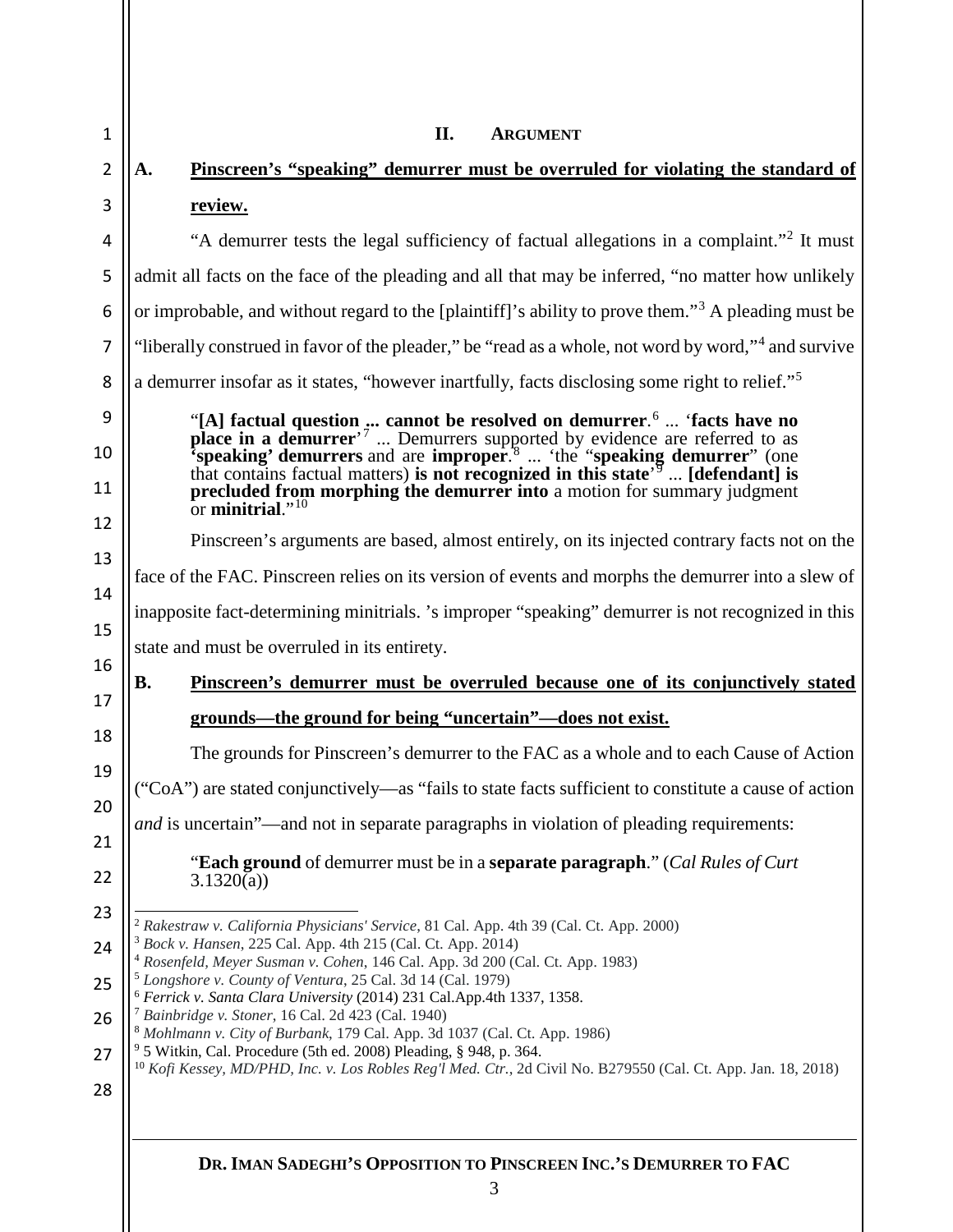<span id="page-4-7"></span><span id="page-4-6"></span><span id="page-4-5"></span><span id="page-4-4"></span><span id="page-4-3"></span><span id="page-4-2"></span><span id="page-4-1"></span><span id="page-4-0"></span>

| $\mathbf 1$    | "[W]here the grounds are stated conjunctively all the grounds must exist, or the<br>demurrer should be overruled." <sup>11</sup>                                                                                                                                                                                                                                                                                                                                                                                                                                                        |  |  |  |  |  |  |  |  |  |
|----------------|-----------------------------------------------------------------------------------------------------------------------------------------------------------------------------------------------------------------------------------------------------------------------------------------------------------------------------------------------------------------------------------------------------------------------------------------------------------------------------------------------------------------------------------------------------------------------------------------|--|--|--|--|--|--|--|--|--|
| $\overline{2}$ | Consequently, unless all of its grounds—including its ground for uncertainty—exist as to                                                                                                                                                                                                                                                                                                                                                                                                                                                                                                |  |  |  |  |  |  |  |  |  |
| 3              | each cause of action, Pinscreen's demurrer must be overruled.                                                                                                                                                                                                                                                                                                                                                                                                                                                                                                                           |  |  |  |  |  |  |  |  |  |
| 4              | 1. The FAC is not uncertain according to settled law.                                                                                                                                                                                                                                                                                                                                                                                                                                                                                                                                   |  |  |  |  |  |  |  |  |  |
| 5              | First, Pinscreen's demurrer "is insufficient unless [it] points out specifically wherein the                                                                                                                                                                                                                                                                                                                                                                                                                                                                                            |  |  |  |  |  |  |  |  |  |
| 6              | pleading is ambiguous, uncertain or unintelligible." <sup>12</sup> Pinscreen's "failure to specify the uncertain                                                                                                                                                                                                                                                                                                                                                                                                                                                                        |  |  |  |  |  |  |  |  |  |
| 7              | aspects of [the] complaint will defeat [the] demurrer based on the grounds of uncertainty." <sup>13</sup>                                                                                                                                                                                                                                                                                                                                                                                                                                                                               |  |  |  |  |  |  |  |  |  |
| 8<br>9         | "The demurrer  fails to direct the attention to any portion of the complaint<br>alleged to be uncertain, or ambiguous or unintelligible, and, therefore, was<br>properly overruled." <sup>14</sup>                                                                                                                                                                                                                                                                                                                                                                                      |  |  |  |  |  |  |  |  |  |
| 10             | Second, Pinscreen's demurrer for uncertainty is <i>strictly construed</i> and must be overruled                                                                                                                                                                                                                                                                                                                                                                                                                                                                                         |  |  |  |  |  |  |  |  |  |
| 11             | so long as the FAC gives notice of the issues sufficient for Pinscreen to prepare a defense:                                                                                                                                                                                                                                                                                                                                                                                                                                                                                            |  |  |  |  |  |  |  |  |  |
| 12             | "[D] emurrers for <b>uncertainty</b> are <b>disfavored</b> , and are granted <b>only</b> if the                                                                                                                                                                                                                                                                                                                                                                                                                                                                                         |  |  |  |  |  |  |  |  |  |
| 13<br>14       | pleading is so incomprehensible that a defendant cannot reasonably respond. <sup>15</sup><br>a 'demurrer for uncertainty is <b>strictly construed</b> , even where a complaint is in<br>some respects uncertain, because ambiguities can be clarified under modern                                                                                                                                                                                                                                                                                                                      |  |  |  |  |  |  |  |  |  |
| 15             | discovery procedures.'  'Where the allegations of the complaint are sufficiently<br>clear so as to apprise a defendant of the issues he must meet, a special demurrer<br>should not be sustained, even though the allegations of the complaint may not be as clear or as detailed as might be desired. <sup>'16</sup> A complaint will be upheld 'so long as it, gives notice of the issues <b>sufficient to e</b><br>defense. <sup>'17</sup> Because [defendant] never argued or even suggested that the<br>FAC compromised her preparation of a defense, we hold that the FAC was not |  |  |  |  |  |  |  |  |  |
| 16<br>17       |                                                                                                                                                                                                                                                                                                                                                                                                                                                                                                                                                                                         |  |  |  |  |  |  |  |  |  |
| 18             | uncertain." <sup>18</sup>                                                                                                                                                                                                                                                                                                                                                                                                                                                                                                                                                               |  |  |  |  |  |  |  |  |  |
| 19             | Not only has Pinscreen never argued that the FAC compromised its preparation of a                                                                                                                                                                                                                                                                                                                                                                                                                                                                                                       |  |  |  |  |  |  |  |  |  |
| 20             | defense, but Pinscreen has also stated several <i>inapposite weak</i> affirmative defenses in its                                                                                                                                                                                                                                                                                                                                                                                                                                                                                       |  |  |  |  |  |  |  |  |  |
| 21             | "speaking" demurrer. Therefore, the FAC must not be uncertain. Since Pinscreen has failed to                                                                                                                                                                                                                                                                                                                                                                                                                                                                                            |  |  |  |  |  |  |  |  |  |
| 22             | demonstrate uncertainty, the conjunctively stated grounds for uncertainty do not exist.                                                                                                                                                                                                                                                                                                                                                                                                                                                                                                 |  |  |  |  |  |  |  |  |  |
| 23             | Wherefore, Li's demurrer must be overruled in its entirety.                                                                                                                                                                                                                                                                                                                                                                                                                                                                                                                             |  |  |  |  |  |  |  |  |  |
| 24             | <sup>11</sup> Butler v. Wyman, (1933) 128 Cal. App. 736 (Cal. Ct. App. 1933)                                                                                                                                                                                                                                                                                                                                                                                                                                                                                                            |  |  |  |  |  |  |  |  |  |
| 25             | <sup>12</sup> Coons v. Thompson, 75 Cal. App. 2d 687 (Cal. Ct. App. 1946)<br><sup>13</sup> Fenton v. Groveland Community Services Dist, 135 Cal. App. 3d 797 (Cal. Ct. App. 1982)                                                                                                                                                                                                                                                                                                                                                                                                       |  |  |  |  |  |  |  |  |  |
| 26             | <sup>14</sup> Muraco v. Don, 79 Cal. App. 738 (Cal. Ct. App. 1926)<br><sup>15</sup> Lickiss v. Fin. Indus. Regulatory Auth., 208 Cal. App. 4th 1125 (Cal. Ct. App. 2012)                                                                                                                                                                                                                                                                                                                                                                                                                |  |  |  |  |  |  |  |  |  |
| 27             | <sup>16</sup> Beeler v. West American Finance Co., 201 Cal. App. 2d 702 (Cal. Ct. App. 1962)<br><sup>17</sup> Doe v. City of Los Angeles (2007) 42 Cal.4th 531, 549-550.                                                                                                                                                                                                                                                                                                                                                                                                                |  |  |  |  |  |  |  |  |  |
| 28             | <sup>18</sup> Burk v. Hirsch, B266666 (Cal. Ct. App. Jun. 14, 2016).                                                                                                                                                                                                                                                                                                                                                                                                                                                                                                                    |  |  |  |  |  |  |  |  |  |
|                | DR. IMAN SADEGHI'S OPPOSITION TO PINSCREEN INC.'S DEMURRER TO FAC                                                                                                                                                                                                                                                                                                                                                                                                                                                                                                                       |  |  |  |  |  |  |  |  |  |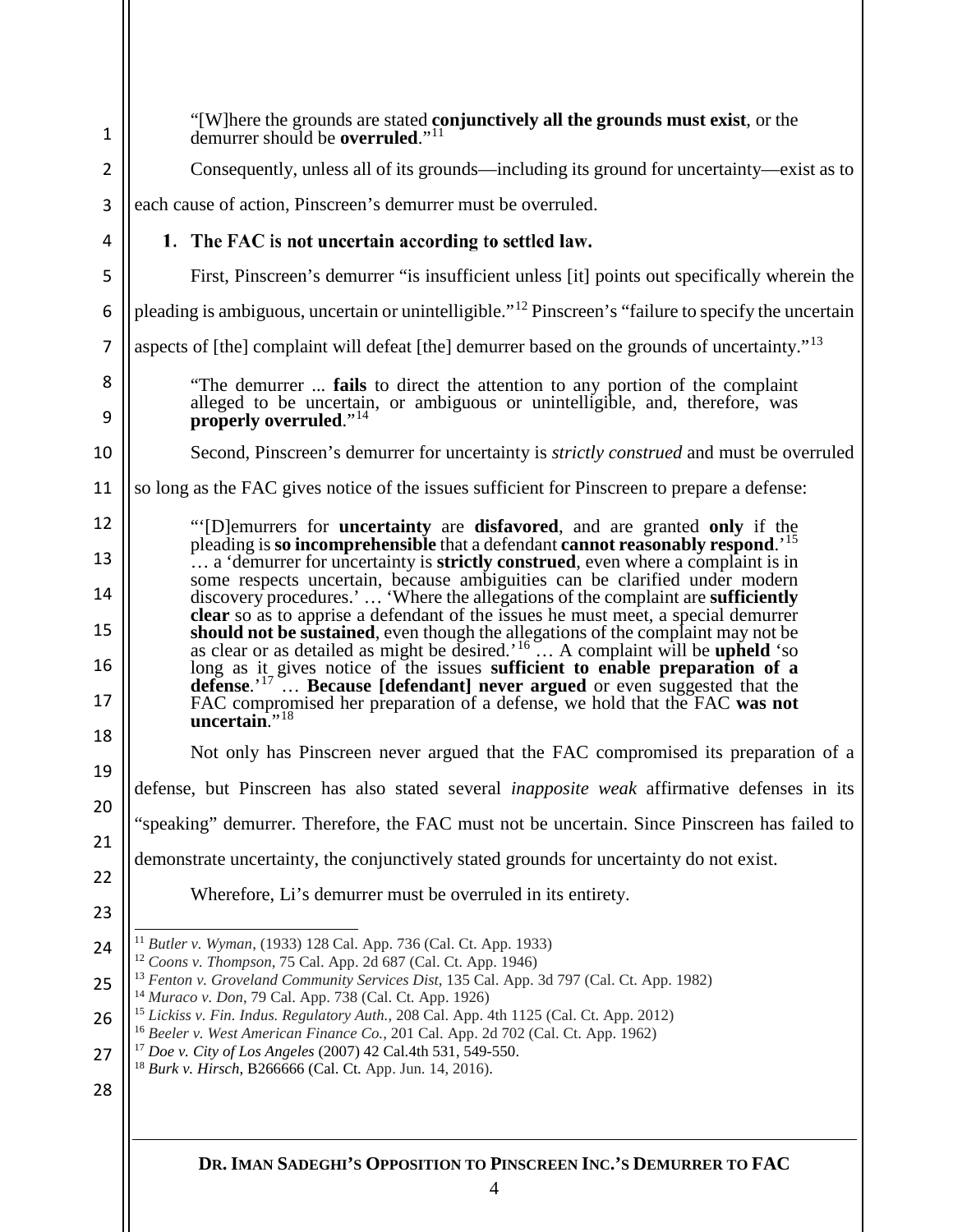1

3

5

6

8

9

10

11

12

13

14

15

16

17

18

19

20

21

#### 2. Unlike the FAC, Pinscreen's demurrer is unintelligible and uncertain.

2 4 In reference to Sadeghi's objections to Pinscreen's fraudulent public demo during SIGGRAPH 2017 Real-Time Live, Pinscreen alleges, "[Sadeghi] objected to Pinscreen representing at a trade show that avatars worked more smoothly than they actually did."<sup>[19](#page-5-0)</sup> This statement is self-contradictory and incomprehensible because the avatars can never perform more smoothly than they actually do—unless they have been misrepresented to appear as such.

7

# **C. Pinscreen is liable for Li's tortious conduct both directly** *and* **vicariously. Workers**

- - **Compensation ("WC") does not protect Pinscreen and is not a remedy.**

"[T]wo doctrines may be implicated in assessing **liability against an employer**. One doctrine is **respondeat superior**, pursuant to which the employer is indirectly or **vicariously liable for torts committed by its employees within the scope of their employment.**[20](#page-5-1) The other doctrine is an **agency theory** pursuant to which an employer may be **directly liable for acts of its agents**.<sup>[21](#page-5-2)</sup>  $\cdot$ <sup>5[22](#page-5-3)</sup>

1. Pinscreen may not hide behind the shield of WC because Sadeghi was defrauded, battered and invaded outside the course of—also *before* or *after*—his employment. Contrary to Pinscreen's contention, WC is not a remedy because: [1] Sadeghi was defrauded to resign from Google and join Pinscreen by intentional misrepresentation  $(1<sup>st</sup> CoA)$ (FAC ¶¶ 298–314)) and intentional concealment (2nd CoA (FAC ¶¶ 315–327)) *before* his employment at Pinscreen, [2] Sadeghi was battered (3rd CoA (FAC ¶¶ 328–337)) and invaded (14th CoA (FAC ¶¶ 424–428)) *after* his termination, [3] Sadeghi's Intentional Infliction of Emotional Distress ("IIED") claim (9<sup>th</sup> CoA (FAC  $\P$  392–398)) is not subject to WC, and [4] none of Pinscreen's violations fall within the "reasonably anticipated condition" of Sadeghi's role as the Vice President of Engineering at Pinscreen:

 $22$ 23

"The **infliction of emotional distress** continues to be one wrong for which the **workers' compensation** system provides **no remedy**. …when employers step out of their roles as such and commit acts which do **not** fall within the **reasonably anticipated conditions of work**, they may **not** then **hide behind the shield of workers' compensation**. …the exclusivity doctrine does not apply to prevent [plaintiff] from stating **a cause of action** against [defendant] for assault and

<span id="page-5-0"></span>25 26

24

- 19 Li's Demurrer 13:10–12; Pinscreen's Demurrer 14:10–11
- <sup>20</sup> *Mary M. v. City of Los Angeles*, 54 Cal. 3d 202 (Cal. 1991)
- <sup>21</sup> *Inter Mountain Mortgage v. Sulimen*, 78 Cal. App. 4th 1434 (Cal. Ct. App. 2000)
- <span id="page-5-3"></span><span id="page-5-2"></span><span id="page-5-1"></span>27 <sup>22</sup> *Myers v. Trendwest*, 148 Cal. App. 4th 1403 (Cal. Ct. App. 2007)
- 28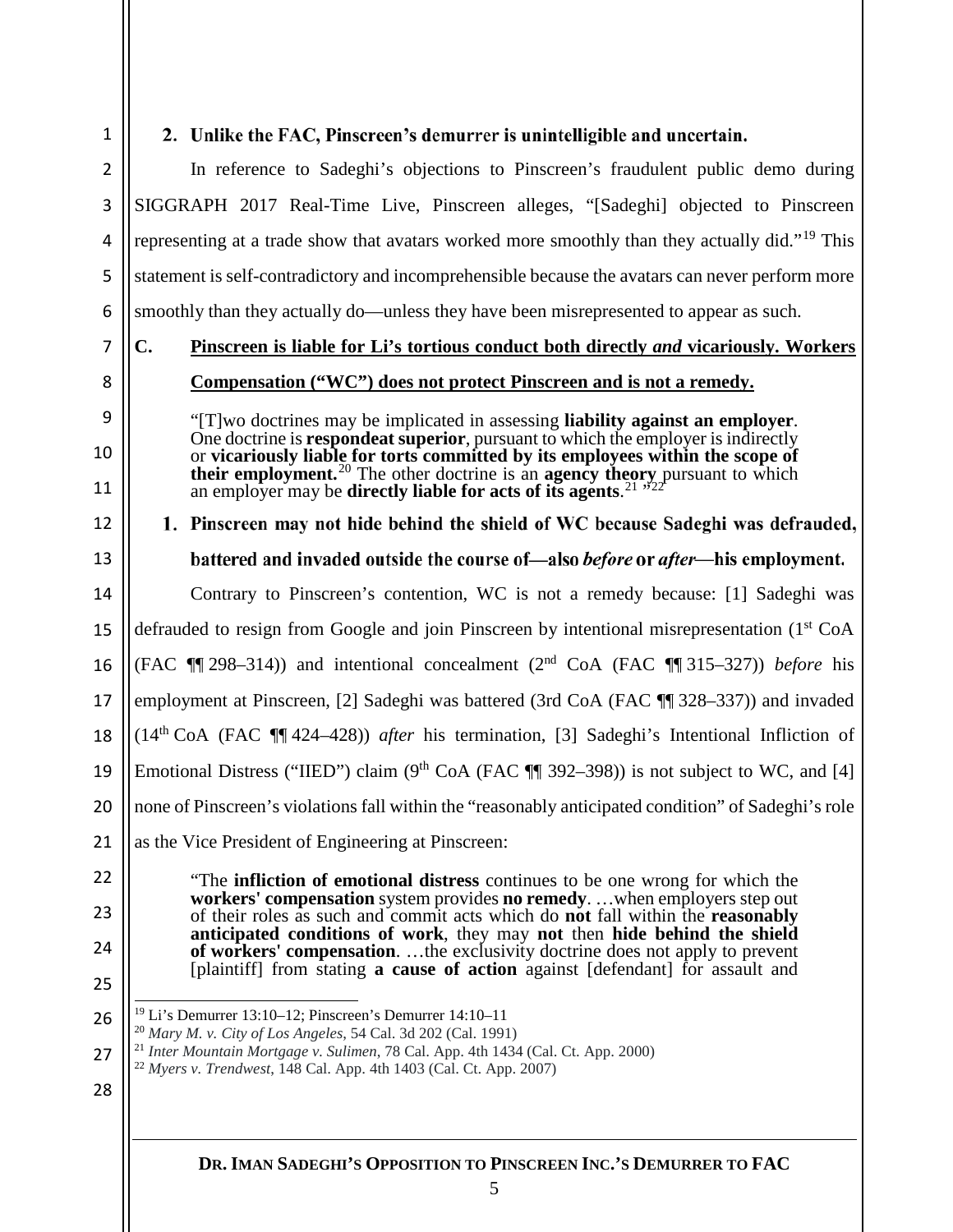battery"<sup>[23](#page-6-0)</sup>

1

2

3

4

5

6

7

8

9

10

11

12

13

14

15

16

17

18

19

20

21

22

23

24

#### 2. Pinscreen relies on inapposite cases to argue for its protection under  $WC$ .

To argue for its protection under WC, for the 3<sup>rd</sup> CoA for battery, Pinscreen relies on an inapposite case*[24](#page-6-1)* where an employee was holding the employer liable for a battery committed by a co-employee during the course and scope of their employment. However, Sadeghi was battered outside the course of—and *after*—his employment.

### **D. Sadeghi was damaged by fraudulent inducement** *and* **wrongful termination. Sadeghi is entitled to** *all* **damages including punitive and emotional distress.**

Pinscreen contends that because Sadeghi's Google income and benefits were temporarily substituted for by those of Pinscreen, Sadeghi is only entitled to damages from the wrongful termination and not the fraudulent inducement.<sup>[25](#page-6-2)</sup> However, this particular situation was considered in *Lazar v. Superior Court* and the court held:

"[I]t has long been the rule that where a contract is secured by **fraudulent representations**, the injured party may elect to affirm the contract and **sue for the fraud**. … as to his fraud claim [plaintiff] may properly seek **damages** for … the loss of security and income associated with his **former employment** ... [plaintiff] must rely on his **contract** claim for **recovery** of any loss of income allegedly caused by **wrongful termination** of his employment … Moreover, any overlap between damages recoverable in tort and damages recoverable in contract would be limited by the rule against double recovery. [plaintiff], therefore, may proceed with his claim for **fraud in the inducement of employment contract**, properly seeking damages for '**all the detriment** proximately caused thereby' (Civ. Code, § 3333), as well as appropriate **exemplary damages** (Civ. Code, § 3294)."[26](#page-6-3)

### 1. Pinscreen's objections to relief demands are inapposite and nonetheless refuted by settled law including Pinscreen's very own inapposite reference!

Pinscreen's objections to punitive and emotional distress damages are inapposite in a demurrer.[27](#page-6-4) Sadeghi's fraudulent inducement claim alone supports recovery for punitive damages[28](#page-6-5) and emotional distress.[29](#page-6-6) Pinscreen references an inapposite case *Branch v. Homefed Bank*[30—](#page-6-7)which concerns *negligent* misrepresentation—to argue the availability of emotional

- <sup>28</sup> *Kuchta v. Allied Builders Corp.*, 21 Cal. App. 3d 541 (Cal. Ct. App. 1971)<br><sup>29</sup> *Lenk v. Total-Western, Inc.*, 89 Cal. App. 4th 959 (Cal. Ct. App. 2001)
- <span id="page-6-7"></span><span id="page-6-6"></span>28
	- <sup>30</sup> *Branch v. Homefed Bank*, 6 Cal. App. 4th 793 (Cal. Ct. App. 1992)

<span id="page-6-1"></span><span id="page-6-0"></span><sup>25</sup> 23 *Hart v. National Mortgage Land Co.*, 189 Cal. App. 3d 1420 (Cal. Ct. App. 1987)

<sup>24</sup> *Fretland v. County of Humboldt*, 69 Cal. App. 4th 1478 (Cal. Ct. App. 1999)

<span id="page-6-2"></span><sup>26</sup> <sup>25</sup> Pinscreen's Demurrer 6:3–16; Li's Demurrer 8:5–18

<sup>26</sup> *Lazar v. Superior Court*, 12 Cal. 4th 631 (Cal. 1996) internal citations omitted.

<span id="page-6-5"></span><span id="page-6-4"></span><span id="page-6-3"></span><sup>27</sup> <sup>27</sup> *Gomez v. Volkswagen of America, Inc.*, 169 Cal. App. 3d 921 (Cal. Ct. App. 1985)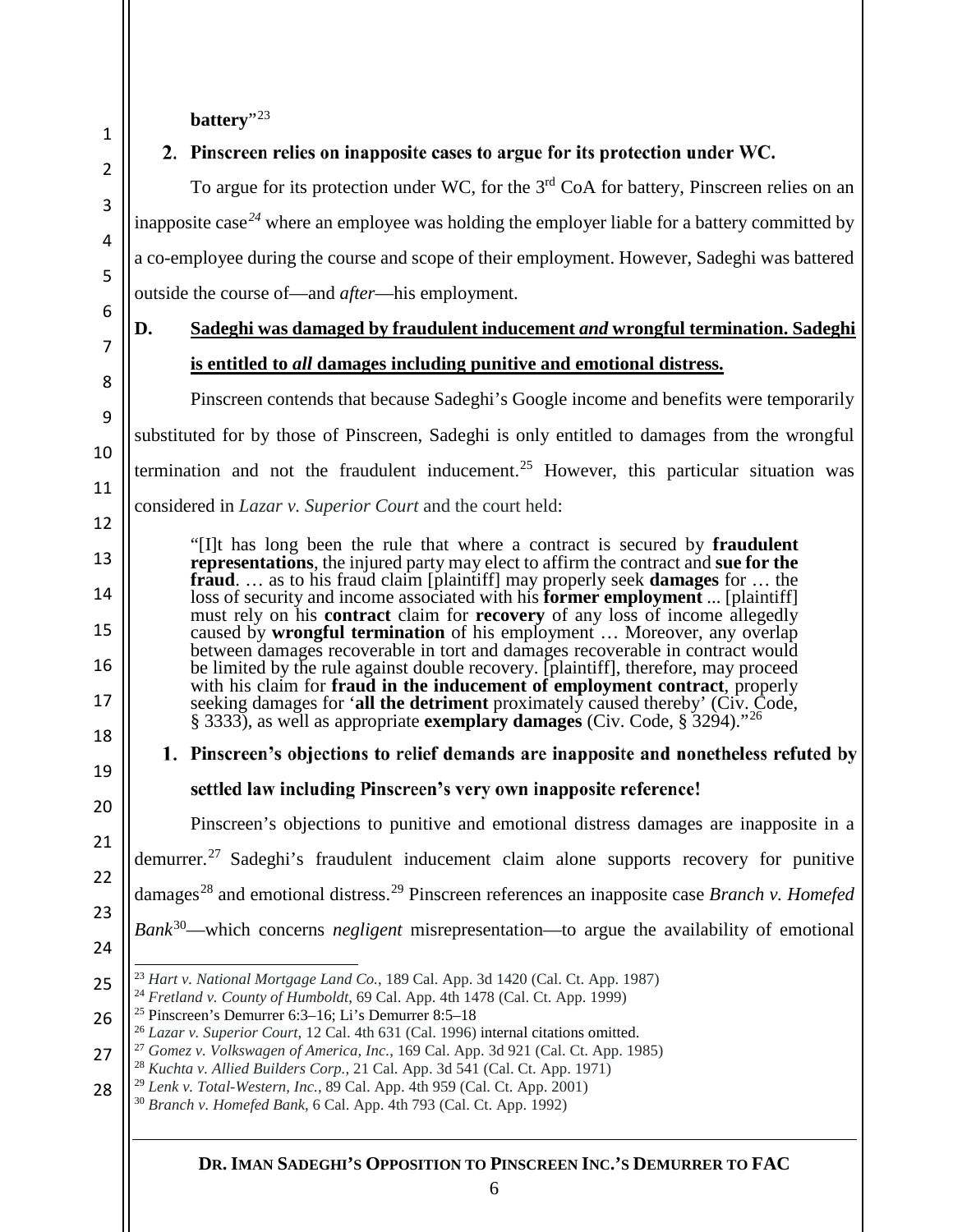1 2 3 distress for Sadeghi's *intentional* misrepresentation fraud claim. Ironically, Pinscreen's very own inapposite reference to *Branch* refutes Pinscreen by holding "in cases of intentional misrepresentation recovery for emotional distress need not be accompanied by physical injury."

4

5

6

7

8

9

10

11

#### **E. 1st CoA for Fraudulent Inducement by Misrepresentation is stated with specificity.**

Since Li was acting on behalf of Pinscreen and as its CEO (FAC ¶ 311), Pinscreen is liable for Li's tortious conduct. The elements of fraud and their corresponding pleaded facts are: [a] misrepresentation ([a.1] false representation (FAC ¶¶ 304–308, 72–75), [a.2] concealment, or [a.3] nondisclosure); [b] knowledge of falsity, i.e., scienter (FAC  $\P$  310); [c] intent to defraud, i.e., to induce reliance (FAC ¶¶ 299–301, 70); [d] justifiable reliance (FAC ¶¶ 302–304, 309, 80– 81, 84–85); and [e] resulting damage (FAC  $\P$  [31](#page-7-0)2–314, 83–84).<sup>31</sup> The restrict specificity requirements for pleading fraud are met. For discussion see Opposition to Li's Demurrer 10:13.

12

13

14

15

16

17

20

21

22

23

24

25

26

#### **F. 2nd CoA for Fraudulent Inducement by Concealment is stated properly.**

The elements of fraud and their corresponding pleaded facts are: [a] misrepresentation  $([a.1]$  false representation,  $[a.2]$  concealment (FAC  $\P$  317–319, 70, 79), or  $[a.3]$  nondisclosure); [b] knowledge of falsity, i.e., scienter (FAC ¶¶ 320, 323, 79); [c] intent to defraud, i.e., to induce reliance (FAC ¶¶ 320–323, 70–71, 79); [d] justifiable reliance (FAC ¶¶ 321–323, 80–82, 84–85); and [e] resulting damage (FAC ¶ [32](#page-7-1)5–326, 83–84).<sup>32</sup>

18 19 Since Li was acting on behalf of Pinscreen and as its CEO (FAC ¶ 324), Pinscreen is liable for Li's tortious conduct. For discussion see Opposition to Li's Demurrer 12:10.

#### **G. 3rd CoA for Battery is stated with required particularity and WC is not a remedy.**

The elements of battery and their corresponding pleaded facts are: [a] defendant intentionally did an act which resulted in a harmful or offensive contact with plaintiff (FAC  $\P$  329–330, 334–337, 280); [b] without plaintiff's consent (FAC  $\P$  334, 329); and [c] the harmful or offensive contact caused injury to the plaintiff (FAC  $\P$   $\eta$  [33](#page-7-2)5–336).<sup>33</sup>

Pinscreen is liable because Li, Yen-Chun Chen, Liwen Hu, and Han-Wei Kung were acting during the course and scope of their employment (FAC ¶ 332). WC is not a remedy and

<span id="page-7-2"></span><span id="page-7-1"></span>28

<sup>32</sup> *Id.*

<span id="page-7-0"></span><sup>27</sup> 31 *Lazar v. Superior Court*, 12 Cal. 4th 631 (Cal. 1996)

<sup>33</sup> *Fluharty v. Fluharty*, 59 Cal. App. 4th 484 (Cal. Ct. App. 1997)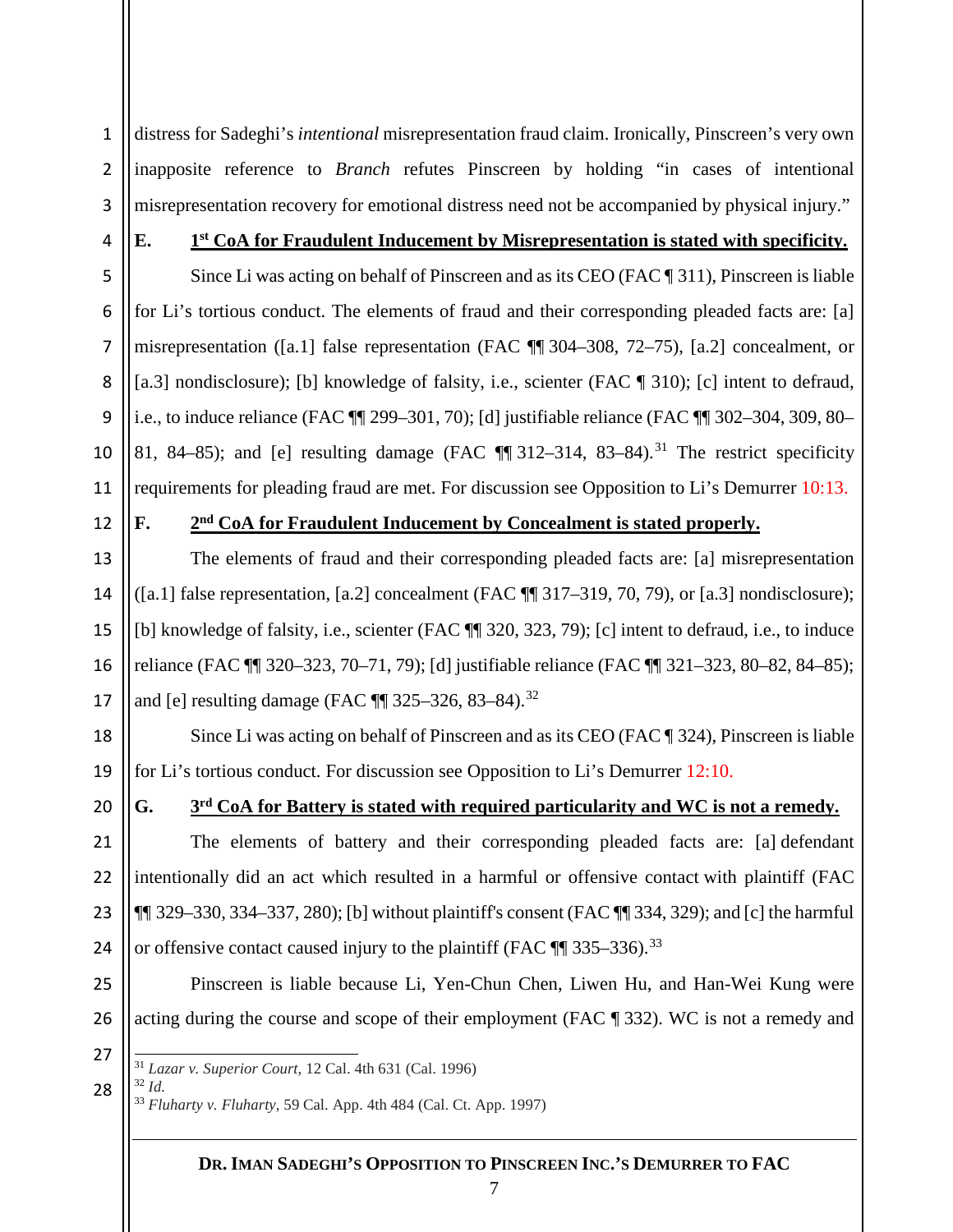<span id="page-8-3"></span><span id="page-8-2"></span><span id="page-8-1"></span><span id="page-8-0"></span>

| $\mathbf 1$                                                                                   | does not protect Pinscreen because Sadeghi was battered <i>outside</i> the course and scope of—and                                                                                                                                                                                                                                                                                                                          |  |  |  |  |  |  |  |
|-----------------------------------------------------------------------------------------------|-----------------------------------------------------------------------------------------------------------------------------------------------------------------------------------------------------------------------------------------------------------------------------------------------------------------------------------------------------------------------------------------------------------------------------|--|--|--|--|--|--|--|
| $\overline{2}$                                                                                | <i>after</i> — his employment. For discussion see Opposition to Li's Demurrer 14:4.                                                                                                                                                                                                                                                                                                                                         |  |  |  |  |  |  |  |
| 3                                                                                             | 4 <sup>th</sup> CoA for Violation of Labor Code § 1102.5 is stated properly. Sadeghi was fired<br>Н.                                                                                                                                                                                                                                                                                                                        |  |  |  |  |  |  |  |
| 4                                                                                             | for reporting his reasonable suspicion of Pinscreen's illegal activities.                                                                                                                                                                                                                                                                                                                                                   |  |  |  |  |  |  |  |
| 5                                                                                             | The elements of a section 1102.5(b) retaliation cause of action require a prima facie case                                                                                                                                                                                                                                                                                                                                  |  |  |  |  |  |  |  |
| 6                                                                                             | of retaliation to show [a] engagement in a protected activity (FAC TI 344–346), [b] adverse                                                                                                                                                                                                                                                                                                                                 |  |  |  |  |  |  |  |
| $\overline{7}$                                                                                | employment action (FAC $\P$ 347), and [c] a causal link between the two (FAC $\P$ 348). <sup>34</sup> Labor                                                                                                                                                                                                                                                                                                                 |  |  |  |  |  |  |  |
| 8                                                                                             | <i>Code</i> §1102.5 encourages whistle-blowers to report unlawful acts without fearing retaliation <sup>35</sup>                                                                                                                                                                                                                                                                                                            |  |  |  |  |  |  |  |
| 9                                                                                             | and creates a right that did not exist at common law: <sup>36</sup>                                                                                                                                                                                                                                                                                                                                                         |  |  |  |  |  |  |  |
| 10                                                                                            | "An employer, or any person acting on behalf of the employer, shall not retaliate                                                                                                                                                                                                                                                                                                                                           |  |  |  |  |  |  |  |
| 11                                                                                            | against an employee for disclosing information, or because the employer believes<br>that the employee disclosed or may disclose information, to a government or law                                                                                                                                                                                                                                                         |  |  |  |  |  |  |  |
| 12                                                                                            | enforcement agency, to a person with authority over the employee or another<br>employee who has the authority to investigate, discover, or correct the violation<br>if the employee has reasonable cause to believe that the information<br>discloses a violation of state or federal statute regardless of whether disclosing<br>the information is part of the employee's job duties." ( <i>Labor Code</i> $$1102.5(b)$ ) |  |  |  |  |  |  |  |
| 13                                                                                            |                                                                                                                                                                                                                                                                                                                                                                                                                             |  |  |  |  |  |  |  |
| 14                                                                                            |                                                                                                                                                                                                                                                                                                                                                                                                                             |  |  |  |  |  |  |  |
| Sadeghi had reason to believe that Pinscreen's data fabrication and academic misconduct<br>15 |                                                                                                                                                                                                                                                                                                                                                                                                                             |  |  |  |  |  |  |  |
| 16                                                                                            | constituted a fraud on Pinscreen investors violating Code $\S$ 1572, and 1709 (FAC $\P$ 345).                                                                                                                                                                                                                                                                                                                               |  |  |  |  |  |  |  |
| 17                                                                                            | "[plaintiff] contends his  complaint adequately alleged a public policy tethered<br>to a statutory provision. We agree. In particular, [plaintiff]'s  complaint alleges                                                                                                                                                                                                                                                     |  |  |  |  |  |  |  |
| 18                                                                                            | he was terminated because he complained to his superiors that his supervisor<br>and coworkers were submitting fraudulent  claims to [a third-party]. Such                                                                                                                                                                                                                                                                   |  |  |  |  |  |  |  |
| 19                                                                                            | conduct, if true, implicates statutes proscribing theft (Pen. Code, §§ 484, 487) and<br>fraud (Civ. Code, $\S$ § 1572, 1709).  we conclude [plaintiff] adequately alleged                                                                                                                                                                                                                                                   |  |  |  |  |  |  |  |
| 20                                                                                            | his termination violated public policy tethered to statutes proscribing theft and<br>fraud." $37$                                                                                                                                                                                                                                                                                                                           |  |  |  |  |  |  |  |
| 21                                                                                            | Sadeghi also had reason to believe that Li's refusal to pay overtime compensation was in                                                                                                                                                                                                                                                                                                                                    |  |  |  |  |  |  |  |
| 22                                                                                            | violation of California labor laws, and that Pinscreen's employment of foreign workers without                                                                                                                                                                                                                                                                                                                              |  |  |  |  |  |  |  |
| 23                                                                                            | proper work visas was in violation of federal immigration laws. (FAC ¶ 345) Sadeghi objected to                                                                                                                                                                                                                                                                                                                             |  |  |  |  |  |  |  |
| 24                                                                                            | Li about these illegal practices (FAC ¶ 343), and Pinscreen wrongfully terminated Sadeghi in                                                                                                                                                                                                                                                                                                                                |  |  |  |  |  |  |  |
| 25                                                                                            | retaliation for his objections to these illegal practices (FAC ¶ 340). The FAC establishes a                                                                                                                                                                                                                                                                                                                                |  |  |  |  |  |  |  |
| 26                                                                                            | violation of Labor Code §1102.5 and the demurrer to the 4 <sup>th</sup> CoA must be overruled.                                                                                                                                                                                                                                                                                                                              |  |  |  |  |  |  |  |
| 27                                                                                            | <sup>34</sup> Patten v. Grant Joint Union High School Dist, 134 Cal. App. 4th 1378 (Cal. Ct. App. 2005)<br><sup>35</sup> Diego v. Pilgrim United Church of Christ, 231 Cal. App. 4th 913 (Cal. Ct. App. 2014)                                                                                                                                                                                                               |  |  |  |  |  |  |  |
| 28                                                                                            | <sup>36</sup> Campbell v. Regents of University of California, 35 Cal. 4th 311 (Cal. 2005)<br><sup>37</sup> Yau v. Santa Margarita Ford, Inc., 229 Cal. App. 4th 144 (Cal. Ct. App. 2014)                                                                                                                                                                                                                                   |  |  |  |  |  |  |  |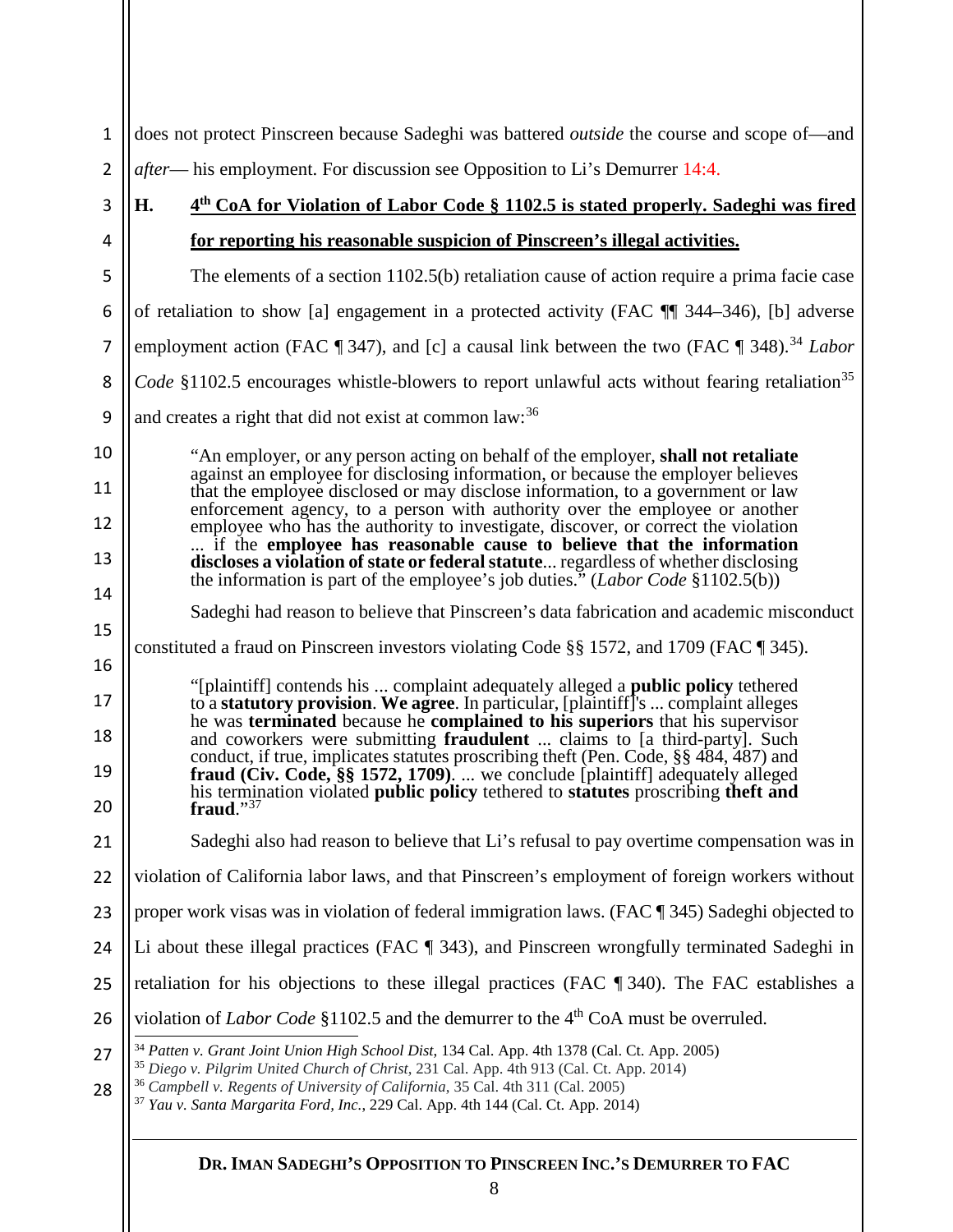| 1        | 5 <sup>th</sup> CoA for Breach of Employment Contract is stated properly. Pinscreen breached<br>I.                                                                                                                                                                                                                                                          |  |  |  |  |  |  |  |  |
|----------|-------------------------------------------------------------------------------------------------------------------------------------------------------------------------------------------------------------------------------------------------------------------------------------------------------------------------------------------------------------|--|--|--|--|--|--|--|--|
| 2        | the implied covenant of good faith and fair dealing implied in every contract.                                                                                                                                                                                                                                                                              |  |  |  |  |  |  |  |  |
| 3        | The elements of breach of contract and its corresponding pleaded facts are: [a] the                                                                                                                                                                                                                                                                         |  |  |  |  |  |  |  |  |
| 4        | existence of a contract (FAC $\P$ 354); [b] plaintiff's performance of the contract (FAC $\P$ 355, 352–                                                                                                                                                                                                                                                     |  |  |  |  |  |  |  |  |
| 5        | 353) or excuse for nonperformance; [c] defendants' breach (FAC ¶ 356–358); and (4) resulting                                                                                                                                                                                                                                                                |  |  |  |  |  |  |  |  |
| 6        | damage (FAC $\P$ 361). In addition, a copy of the written contract must be attached and incorporated                                                                                                                                                                                                                                                        |  |  |  |  |  |  |  |  |
| 7        | by reference (FAC $\P$ 354, 352). <sup>38</sup>                                                                                                                                                                                                                                                                                                             |  |  |  |  |  |  |  |  |
| 8<br>9   | "[T] he law implies in every contract a covenant of good faith and fair dealing.<br>The implied promise requires each contracting party to refrain from doing<br>anything to injure the right of the other to receive the benefits of the agreement." $\frac{350}{39}$                                                                                      |  |  |  |  |  |  |  |  |
| 10       | Pinscreen relies on an inapposite case <sup>40</sup> where the plaintiff had failed to specify the nature                                                                                                                                                                                                                                                   |  |  |  |  |  |  |  |  |
| 11       | of the contract and its terms. The demurrer to the 5 <sup>th</sup> CoA must be overruled.                                                                                                                                                                                                                                                                   |  |  |  |  |  |  |  |  |
| 12       | J.<br>6th CoA for Breach of Implied Contract for Research Integrity is stated properly.                                                                                                                                                                                                                                                                     |  |  |  |  |  |  |  |  |
| 13       | The existence of implied-in-fac contract is a question of fact for the jury.                                                                                                                                                                                                                                                                                |  |  |  |  |  |  |  |  |
| 14       | Elements of an implied-in-fact contract CoA are the same as those for a breach of contract,                                                                                                                                                                                                                                                                 |  |  |  |  |  |  |  |  |
| 15       | except that the promise is not expressed in words but is implied from the promisor's conduct. <sup>41</sup>                                                                                                                                                                                                                                                 |  |  |  |  |  |  |  |  |
| 16       | The elements and their corresponding pleaded facts are: [a] the existence of a contract (FAC $\P$                                                                                                                                                                                                                                                           |  |  |  |  |  |  |  |  |
| 17       | 364, 366); [b] plaintiff's performance of the contract (FAC ¶ 365) or excuse for nonperformance;                                                                                                                                                                                                                                                            |  |  |  |  |  |  |  |  |
| 18       | [c] defendants' breach (FAC $\P$ 367, 363); and (4) resulting damage (FAC $\P$ 361).                                                                                                                                                                                                                                                                        |  |  |  |  |  |  |  |  |
| 19<br>20 | "Whether or not an <b>implied contract</b> has been created is determined by the acts<br>and conduct of the parties and all the surrounding circumstances involved and is<br>a question of fact. $1/12$                                                                                                                                                     |  |  |  |  |  |  |  |  |
| 21       | Although settled law holds that the existence of an implied contract is "a question of fact"                                                                                                                                                                                                                                                                |  |  |  |  |  |  |  |  |
| 22       | for the trial court" <sup>43</sup> —thus unresolvable on demurrer—Pinscreen squabbles over the existence of                                                                                                                                                                                                                                                 |  |  |  |  |  |  |  |  |
| 23       | such implied agreement. Yet more preposterously, Pinscreen's "speaking"—rather "lying"—                                                                                                                                                                                                                                                                     |  |  |  |  |  |  |  |  |
| 24       | demurrer mischaracterizes Sadeghi's implied-in-fact contract as if it were ACM's and USC's.                                                                                                                                                                                                                                                                 |  |  |  |  |  |  |  |  |
| 25       |                                                                                                                                                                                                                                                                                                                                                             |  |  |  |  |  |  |  |  |
| 26       | <sup>38</sup> Harris v. Rudin, Richman Appel, 74 Cal. App. 4th 299 (Cal. Ct. App. 1999)                                                                                                                                                                                                                                                                     |  |  |  |  |  |  |  |  |
| 27<br>28 | <sup>39</sup> Egan v. Mutual of Omaha Ins. Co., 24 Cal. 3d 809 (Cal. 1979)<br><sup>40</sup> Holcomb v. Wells Fargo Bank, 155 Cal. App. 4th 490 (Cal. Ct. App. 2007)<br><sup>41</sup> Gomez v. Lincare, 173 Cal. App. 4th 508 (Cal. Ct. App. 2009)<br><sup>42</sup> Del E. Webb Corp. v. Structural Materials Co., 123 Cal. App. 3d 593 (Cal. Ct. App. 1981) |  |  |  |  |  |  |  |  |

<span id="page-9-5"></span><span id="page-9-4"></span><span id="page-9-3"></span><span id="page-9-2"></span><span id="page-9-1"></span><span id="page-9-0"></span>*Unilab Corp. v. Angeles-IPA*, 244 Cal. App. 4th 622 (Cal. Ct. App. 2016)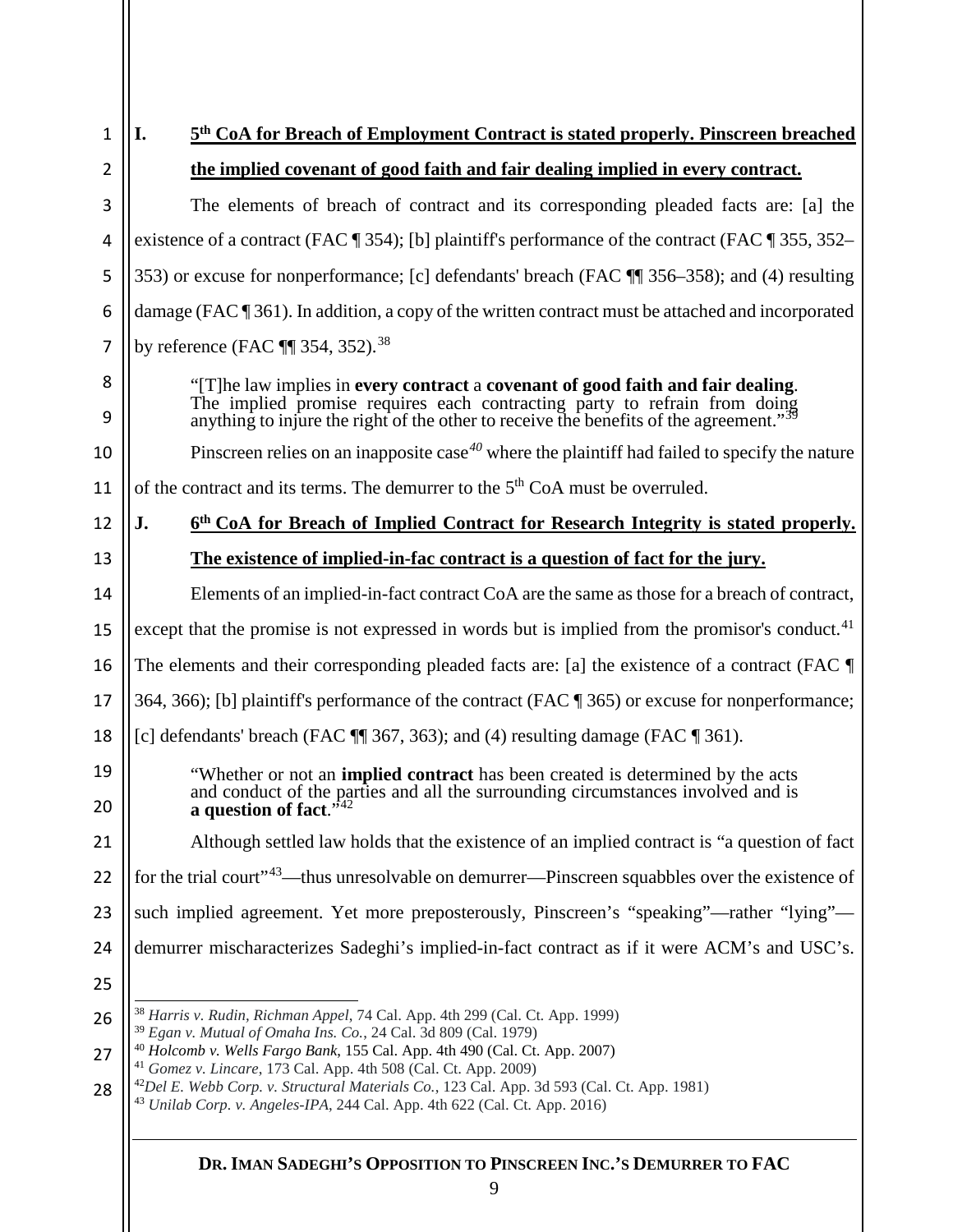1 Pinscreen then quarrels with these fictional manufactured implied agreements.

<span id="page-10-4"></span><span id="page-10-3"></span><span id="page-10-2"></span><span id="page-10-1"></span><span id="page-10-0"></span>2 **K. 7th CoA for Wrongful Termination in Violation of Public Policy is pleaded properly.** 3 The elements of a claim for wrongful discharge in violation of public policy are [a] an 4 employer-employee relationship (FAC ¶ 371), [b] the employer terminated the plaintiff's 5 employment (FAC ¶ 372), [c] the termination was substantially motivated by a violation of public policy (FAC  $\parallel$  370, 373–380), and [d] the discharge caused the plaintiff harm (FAC  $\parallel$  381).<sup>[44](#page-10-0)</sup> 6 7 "[A]t-will employees may recover **tort damages** from their employers if they can show they were discharged in contravention of fundamental **public policy**.... an 8 employee need not prove an actual violation of law; it suffices if the employer **fired** him for reporting his **'reasonably based suspicions' of illegal activity."** 9 Sadeghi's termination by Pinscreen was in retaliation for Sadeghi's objections to Li's and 10 Pinscreen's illegal practices, including data fabrications and academic misconduct (FAC ¶ 380). 11 California's public policy against Pinscreen's data fabrication is expressed in the laws prohibiting 12 deceit of investors and imposing a fiduciary duty of corporate officers toward investors as well 13 as in Civil Code §§ 1572, and 1709 (FAC ¶ 175). The courts have agreed with Sadeghi: 14 "[plaintiff] contends his ... complaint adequately alleged a **public policy** tethered 15 to a statutory provision. **We agree**. In particular, [plaintiff]'s ... complaint alleges he was **terminated** because he complained to his superiors that his supervisor and 16 coworkers were submitting **fraudulent** ... claims to [a third-party]. Such conduct, if true, implicates statutes proscribing theft (Pen. Code, §§ 484, 487) and **fraud**  17 **(Civ. Code, §§ 1572, 1709)**. ... we conclude [plaintiff] adequately alleged his termination violated **public policy** tethered to **statutes** proscribing **theft and**  18 **fraud**."[46](#page-10-2) . 1. Pinscreen contends its fraud on investors does not violate public policy and 19 20 ludicrously suggests no public policy can concern a private corporation!<sup>47</sup> [Th](#page-10-3)e *public* aspect of the policy is regarding its impact and not the type of the corporation: 21  $22$ "[T]he policy must be **'public'** in that it **'affects society at large'** rather than the individual ... we interpreted the term to mean ... to be **injurious to the public** or 23 **against the public good**."[48](#page-10-4) **L. 9th CoA for IIED is stated properly and as discussed WC provides no remedy.** 24 25 The elements of the tort IIED and their corresponding pleaded facts are: [a] extreme and 26 44 *Yau v. Santa Margarita Ford, Inc.*, 229 Cal. App. 4th 144 (Cal. Ct. App. 2014) <sup>45</sup> *Green v. Ralee Engineering Co.* (1998) 19 Cal. 4th 66, 79-80. 27 <sup>46</sup> *Yau v. Santa Margarita Ford, Inc.*, 229 Cal. App. 4th 144 (Cal. Ct. App. 2014) <sup>47</sup> Pinscreen's Demurre 13:15–18 28 <sup>48</sup> *Green v. Ralee Engineering Co.*, 19 Cal. 4th 66 (Cal. 1998)**DR. IMAN SADEGHI'S OPPOSITION TO PINSCREEN INC.'S DEMURRER TO FAC**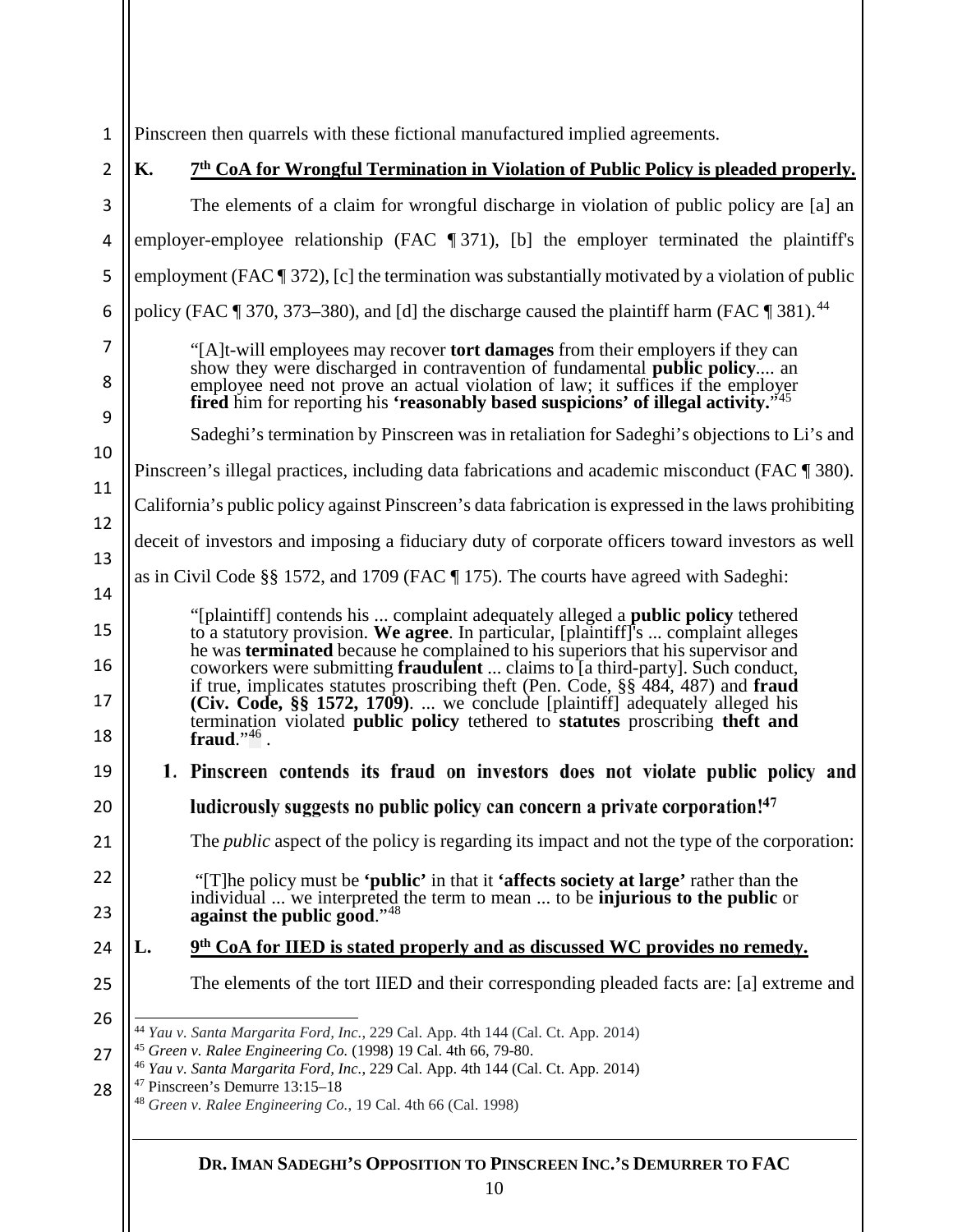<span id="page-11-3"></span><span id="page-11-2"></span><span id="page-11-1"></span><span id="page-11-0"></span>

| 1              | outrageous conduct by the defendant (FAC ¶ 394, 396) with [b] intention to cause (FAC ¶ 395),                                                                                                                                                                                                                                                                   |  |  |  |  |  |  |  |  |
|----------------|-----------------------------------------------------------------------------------------------------------------------------------------------------------------------------------------------------------------------------------------------------------------------------------------------------------------------------------------------------------------|--|--|--|--|--|--|--|--|
| $\overline{2}$ | or reckless disregard of the probability of causing (FAC ¶ 395) emotional distress; [c] severe                                                                                                                                                                                                                                                                  |  |  |  |  |  |  |  |  |
| 3              | emotional suffering (FAC TI 393, 397, 381, 349, 335, 326, 313); and [d] actual and proximate                                                                                                                                                                                                                                                                    |  |  |  |  |  |  |  |  |
| $\overline{4}$ | causation of the emotional distress (FAC T 393, 397, 381, 349, 335, 326, 313). Behavior may be                                                                                                                                                                                                                                                                  |  |  |  |  |  |  |  |  |
| 5              | considered outrageous if a defendant [e] abuses a relation or position which gives him power to                                                                                                                                                                                                                                                                 |  |  |  |  |  |  |  |  |
| 6              | damage the plaintiff's interest (FAC $\P$ 394); [f] knows the plaintiff is susceptible to injuries                                                                                                                                                                                                                                                              |  |  |  |  |  |  |  |  |
| 7              | through mental distress $(Id.)$ ; or [g] acts intentionally or unreasonably with the recognition that                                                                                                                                                                                                                                                           |  |  |  |  |  |  |  |  |
| 8              | the acts are likely to result in illness through mental distress (FAC $\P$ 394–395). <sup>49</sup>                                                                                                                                                                                                                                                              |  |  |  |  |  |  |  |  |
| 9<br>10        | "[T] he courts  acknowledged the right to recover <b>damages</b> for <b>emotional</b><br>distress alone, without consequent physical injuries, in cases involving extreme<br><b>outrageous</b> intentional invasions of one's mental and <b>emotional</b><br>tranquility. $550$                                                                                 |  |  |  |  |  |  |  |  |
| 11             | 10 <sup>th</sup> CoA for Negligent Hiring Supervision or Retention is stated properly.<br>М.                                                                                                                                                                                                                                                                    |  |  |  |  |  |  |  |  |
| 12             | Li was unfit, incompetent, and ineligible to perform the duties required for the CEO role                                                                                                                                                                                                                                                                       |  |  |  |  |  |  |  |  |
| 13<br>14       | at Pinscreen due to his numerous instances of fraud, lack of proper work visa, and various illegal                                                                                                                                                                                                                                                              |  |  |  |  |  |  |  |  |
| 15             | practices (FAC TI 400–403, 294–297). Pinscreen knew, or should have known that Li was unfit,                                                                                                                                                                                                                                                                    |  |  |  |  |  |  |  |  |
| 16             | incompetent, and ineligible (FAC ¶ 404) and that Li's unfitness, incompetence, and ineligibility                                                                                                                                                                                                                                                                |  |  |  |  |  |  |  |  |
| 17             | risked damaging Sadeghi (FAC ¶405). Li's unfitness, incompetence, and ineligibility harmed                                                                                                                                                                                                                                                                      |  |  |  |  |  |  |  |  |
| 18             | Sadeghi including by being fraudulently deceived, illegally retaliated against, wrongfully                                                                                                                                                                                                                                                                      |  |  |  |  |  |  |  |  |
| 19             | terminated, and assaulted and battered, (FAC ¶ 400, 406-408).                                                                                                                                                                                                                                                                                                   |  |  |  |  |  |  |  |  |
| 20             | "California case law recognizes the theory that an employer can be liable to a                                                                                                                                                                                                                                                                                  |  |  |  |  |  |  |  |  |
| 21             | third person for negligently hiring, supervising, or retaining an unfit employee.<br>Liability for negligent hiring will be imposed on an employer if it knew or<br>should have known that hiring the employee created a particular risk or hazard<br>and that particular harm materializes.  Liability for negligent supervision and/or                        |  |  |  |  |  |  |  |  |
| 22             | retention of an employee is one of <b>direct liability</b> for negligence, not vicarious<br>liability." <sup>51</sup>                                                                                                                                                                                                                                           |  |  |  |  |  |  |  |  |
| 23             | WC is not a remedy because as discussed Sadeghi's damages—including damages from                                                                                                                                                                                                                                                                                |  |  |  |  |  |  |  |  |
| 24             | fraudulent inducement and battery—occurred outside the course of Sadeghi's employment.                                                                                                                                                                                                                                                                          |  |  |  |  |  |  |  |  |
| 25<br>26       | Pinscreen's only inapposite reference <sup>52</sup> concerns negligence during the course and scope of                                                                                                                                                                                                                                                          |  |  |  |  |  |  |  |  |
| 27<br>28       | <sup>49</sup> McDaniel v. Gile, 230 Cal. App. 3d 363 (Cal. Ct. App. 1991)<br><sup>50</sup> Alcorn v. Anbro Engineering, Inc., 2 Cal. 3d 493 (Cal. 1970)<br><sup>51</sup> Alcay v. City of Visalia, 1:12-CV-1643 AWI SMS (E.D. Cal. Jun. 25, 2013)<br><sup>52</sup> Coit Drapery Cleaners, Inc. v. Sequoia Insurance, 14 Cal. App. 4th 1595 (Cal. Ct. App. 1993) |  |  |  |  |  |  |  |  |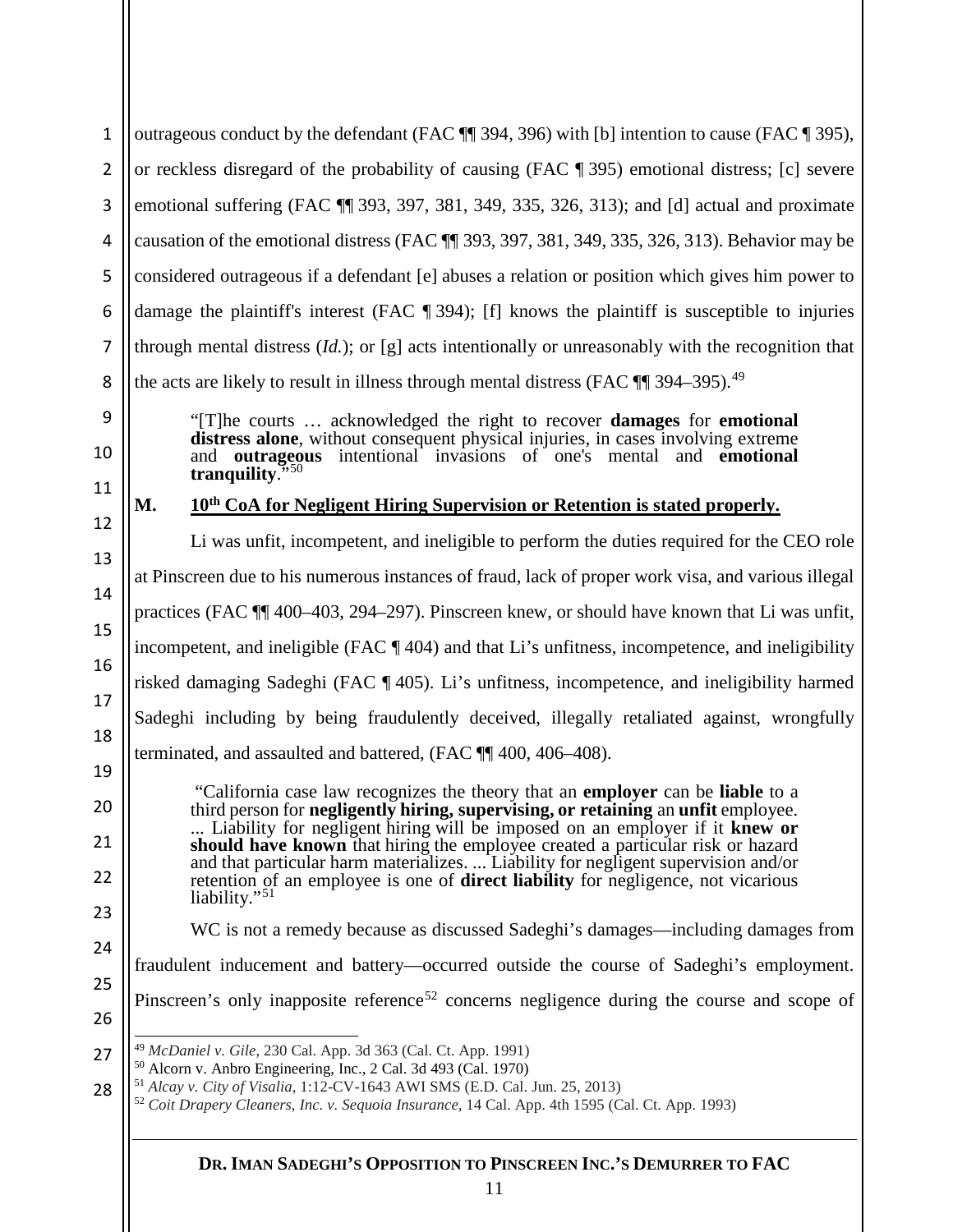#### 1 employment. Pinscreen's demurrer to the  $10<sup>th</sup>$  CoA must be overruled.

2

3

4

5

6

7

8

9

10

11

12

13

14

15

16

17

18

19

20

21

22

23

24

25

26

27

<span id="page-12-0"></span>28

### **N. 11th CoA for Violation of Labor Code § 2802 is stated properly.**

"An employer shall indemnify his or her employee for **all necessary expenditures or losses** incurred by the employee in direct consequence of the discharge of his or her duties ... (c) For purposes of this section, the term "necessary expenditures or losses" shall include **all reasonable costs**, including, but not limited to, attorney's fees incurred by the employee enforcing the rights granted by this section." (*California Labor Code* § 2802(a))

Shortly after joining Pinscreen, Yen-Chun Chen, Pinscreen's CFO, agreed in writing to reimburse Sadeghi for his COBRA premiums until Pinscreen obtained a group health insurance (FAC ¶ 285, Exhibit J3). However, after Sadeghi's termination, Pinscreen withheld Sadeghi's business expense reimbursements including Sadeghi's COBRA health insurance premiums despite prior written agreements. Pinscreen subsequently acknowledged that reimbursements were owed but refused to pay them unless there was a settlement or non-disclosure agreement in violation of *California Labor Code* § 2802 (FAC ¶ 411–412, 285).

Pinscreen's "speaking" demurrer requests an improper Judicial Notice<sup>[53](#page-12-0)</sup> and meaninglessly attempts to prove that Sadeghi was the one responsible for paying his COBRA premiums. Though obviously true, that was the reason Sadeghi had the *reimbursement* agreement with Pinscreen in the first place. Had Pinscreen incurred the expenses of purchasing a group health insurance plan, Sadeghi would not have incurred the high COBRA premiums. Pinscreen then contends—without providing any authorities—that Sadeghi's written reimbursement agreements falls outside the broad provisions of *Labor Code* § 2802 covering "all necessary expenditures or losses." Pinscreen's contention at best frames an issue for the jury—not a demurrer—and must be discarded. Li's improper "speaking" demurrer must be overruled.

#### **O. 12th CoA for "Violation of Labor Code § 302 is stated properly.**

"If an employer willfully **fails to pay**, without abatement or reduction ... **any wages** of an employee who is **discharged** or who quits, the wages of the **employee shall continue as a penalty** from the due date thereof at the same rate until paid or until an action therefor is commenced; but the wages shall not continue for more than **30 days**." (*California Labor Code* § 203(a))

Sadeghi was entitled to waiting time penalties due to Pinscreen's delays in paying his final

wages. (FAC  $\P$  417). Pinscreen sent Sadeghi a check for the waiting time penalties, but phrased  $\frac{53 \text{ See Opposition to Pinscreen's Request for Judicial Notice in Support of Demurer to FAC.}$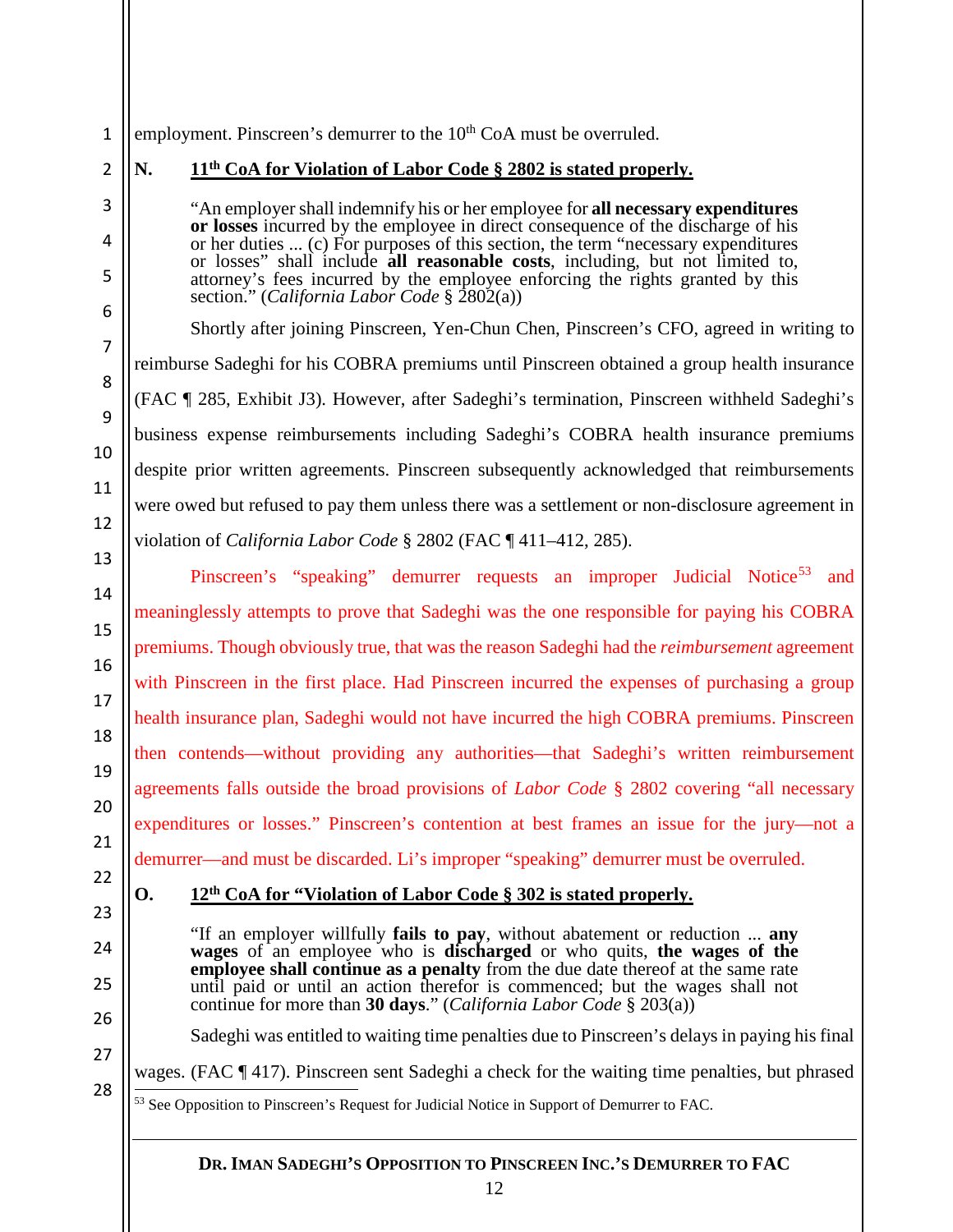<span id="page-13-3"></span><span id="page-13-2"></span><span id="page-13-1"></span><span id="page-13-0"></span>

| $\mathbf{1}$   | the purpose of a check mailed to Sadeghi as a settlement offer "to resolve any wage issues," in                                                                                             |  |  |  |  |  |  |  |  |
|----------------|---------------------------------------------------------------------------------------------------------------------------------------------------------------------------------------------|--|--|--|--|--|--|--|--|
| $\overline{2}$ | violation of California Labor Code § 203 (FAC ¶ 239). Sadeghi did not cash the check and                                                                                                    |  |  |  |  |  |  |  |  |
| 3              | repeatedly requested Pinscreen to reissue another check for the late penalty only. Since Pinscreen                                                                                          |  |  |  |  |  |  |  |  |
| 4              | refused to reissue the penalty check for nine months, Sadeghi is entitled to waiting time penalties                                                                                         |  |  |  |  |  |  |  |  |
| 5              | including his salary for 30 additional days (FAC $\P$ 419).                                                                                                                                 |  |  |  |  |  |  |  |  |
| 6              | Pinscreen's "speaking" demurrer blatantly contradicts the FAC and contends that labeling                                                                                                    |  |  |  |  |  |  |  |  |
| 7              | a check as "to resolve any wage issues" is not a condition! Pinscreen's inefficacious inapposite                                                                                            |  |  |  |  |  |  |  |  |
| 8              | factual fallacies has no place in a demurrer and must be discarded. Settled law holds that even in                                                                                          |  |  |  |  |  |  |  |  |
| 9              | a case of an ambiguous contract, the Court must accept plaintiff's interpretation as correct:                                                                                               |  |  |  |  |  |  |  |  |
| 10             | "[W]here an <b>ambiguous</b> contract is the basis of an action, it is proper, if not<br>essential, for a plaintiff to allege its own construction of the agreement.  we must               |  |  |  |  |  |  |  |  |
| 11             | accept as correct plaintiff's allegations as to the meaning of the agreement."                                                                                                              |  |  |  |  |  |  |  |  |
| 12             | 13 <sup>th</sup> CoA for Negligence / Breach of Constructive Bailment <sup>54</sup> is stated properly.<br>P.                                                                               |  |  |  |  |  |  |  |  |
| 13             | The elements of negligence and their corresponding pleaded facts are [a] duty (FAC                                                                                                          |  |  |  |  |  |  |  |  |
| 14             | $\P$ [422–423), [b] breach ( <i>ld.</i> ), [c] causation (FAC $\P$ 421–423), and [d] damages ( <i>ld.</i> ) and the                                                                         |  |  |  |  |  |  |  |  |
| 15             | existence of a duty is a question of law for the court. <sup>55</sup>                                                                                                                       |  |  |  |  |  |  |  |  |
| 16             | Contrary to Pinscreen's contention—that "Pinscreen owed no duty to Sadeghi" <sup>56</sup> —                                                                                                 |  |  |  |  |  |  |  |  |
| 17             | Pinscreen has statutory duties to furnish a safe place of employment, to use safe practices and                                                                                             |  |  |  |  |  |  |  |  |
| 18             | procedures, and to provide and use appropriate safety devices and safeguards (California Labor                                                                                              |  |  |  |  |  |  |  |  |
| 19             | Code §§ 6400, 6401, 6403). Pinscreen also owes Sadeghi a common law duty of care which is                                                                                                   |  |  |  |  |  |  |  |  |
| 20             | evaluated under the Rowland factors, namely:                                                                                                                                                |  |  |  |  |  |  |  |  |
| 21             | "[T] he foreseeability of harm to the plaintiff, the degree of certainty that the                                                                                                           |  |  |  |  |  |  |  |  |
| 22             | plaintiff suffered injury, the closeness of the connection between the defendant's<br>conduct and the injury suffered, the moral blame attached to the defendant's                          |  |  |  |  |  |  |  |  |
| 23             | conduct, the policy of preventing future harm, the extent of the burden to the<br>defendant and consequences to the community of imposing a duty to exercise                                |  |  |  |  |  |  |  |  |
| 24             | care with resulting liability for breach, and the availability, cost, and prevalence<br>of insurance for the risk involved." <sup>57</sup>                                                  |  |  |  |  |  |  |  |  |
| 25             | 54 Isik Jewelry v. Mars Media, Inc., 418 F. Supp. 2d 112 (E.D.N.Y. 2005) "Courts define a constructive bailment as                                                                          |  |  |  |  |  |  |  |  |
| 26             | follows: an implied bailment arises when one comes into lawful possession of personal property of another "<br><sup>55</sup> Melton v. Boustred, 183 Cal. App. 4th 521 (Cal. Ct. App. 2010) |  |  |  |  |  |  |  |  |
| 27             | <sup>56</sup> Pinscreen's Demurrer 17:11<br><sup>57</sup> Rowland v. Christian, 69 Cal. 2d 108 (Cal. 1968)                                                                                  |  |  |  |  |  |  |  |  |
| 28             |                                                                                                                                                                                             |  |  |  |  |  |  |  |  |
|                |                                                                                                                                                                                             |  |  |  |  |  |  |  |  |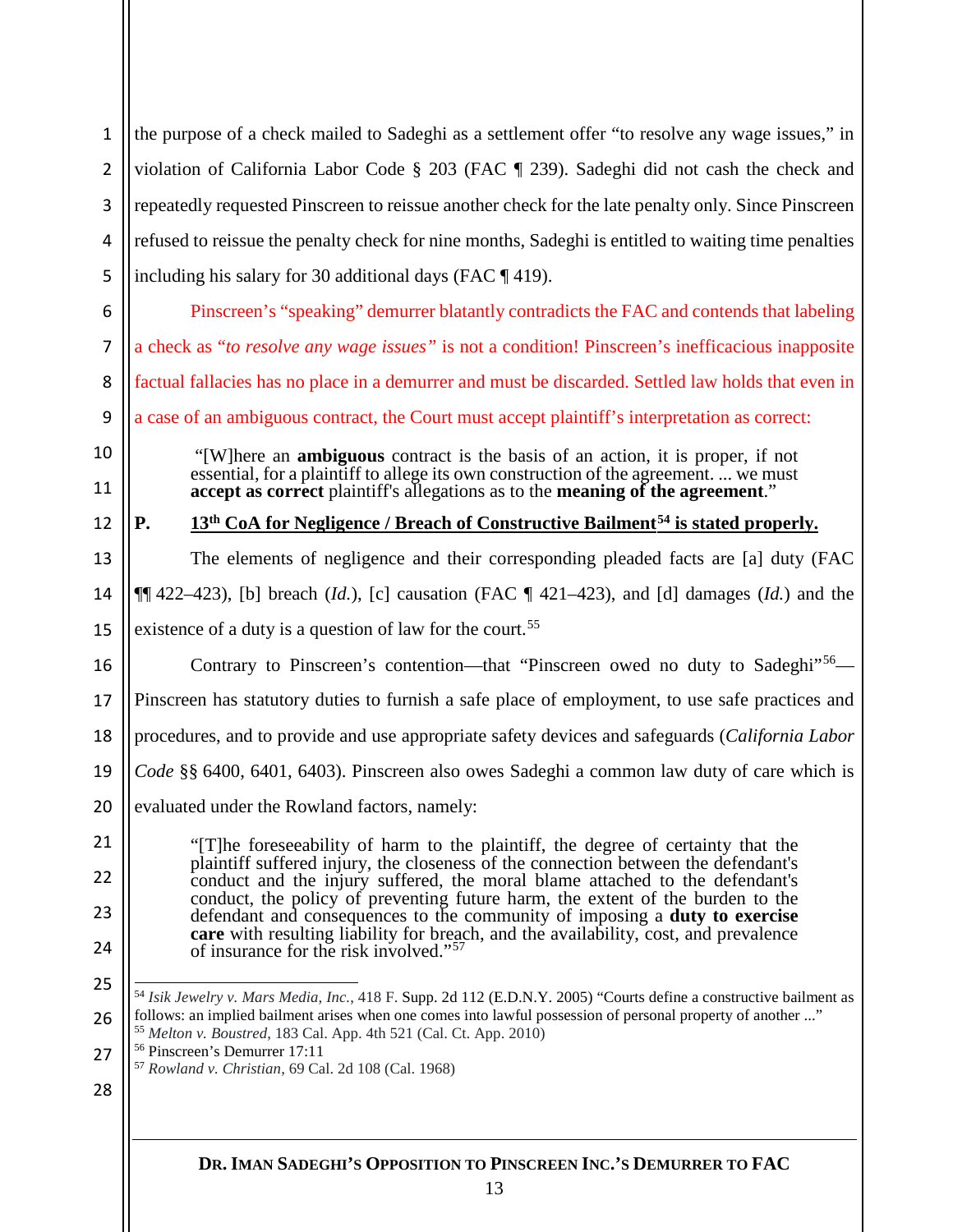1 2 3 4 Defendants are fixated on the title of the CoA which is immaterial since a demurrer must be overruled if the FAC states "a cause of action on any available legal theory."<sup>[58](#page-14-0)</sup> Defendants reference a few unrelated inapposite cases<sup>[59](#page-14-1),[60,](#page-14-2)[61](#page-14-3)</sup> based on their misinterpretation of the title of the CoA. The courts look to the gravamen of the cause of action rather than to any labels, to determine if the claim contains facts which would entitle the plaintiff to relief.<sup>[62](#page-14-4)</sup>

6 7

16

17

18

19

20

21

22

23

24

5

**Q. 14th CoA for Invasion of Privacy is stated properly and WC is not a remedy.**

Pinscreen's misguided demurrer to the 13<sup>th</sup> CoA must be overruled.

8 9 10 11 12 13 The right to privacy is protected as provided in Article I, section 1 of the California Constitution. The elements of intrusion tort and their corresponding pleaded facts are: [a] intrusion into a private place, conversation, or matter (FAC ¶¶ 426–427), [b] in a manner highly offensive to a reasonable person (FAC  $\P$  425).<sup>[63](#page-14-5)</sup> While committing battery on Sadeghi, defendants violated Sadeghi's reasonable expectation of privacy in his backpack and forcefully intruded into it in a manner that is highly offensive to a reasonable person (FAC ¶¶ 425–427).

14 15 Pinscreen conflates the expectation of privacy for Sadeghi's computer files with that of Sadeghi's enclosed personal backpack—in which he has a clear protected privacy interest:

> "[E]ven a **limited search** of the person is a **substantial invasion of privacy**. ... searches of closed items of personal luggage are **intrusions on protected privacy interests**, for 'the Fourth Amendment provides protection to the owner of **every container that conceals its contents** from plain view.' ... A search of ... **bag** carried on her person ... is undoubtedly a **severe violation of subjective expectations of privacy**."[64](#page-14-6)

Pinscreen's "speaking"—or rather "lying"—demurrer blatantly contradicts the fact that "Sadeghi intended to return the laptop before the end of business day … and told Li that he would return it after he preserved his personal data (FAC ¶ 278)" and shamelessly inject a slew of allegations such as "[Sadeghi] was attempting to secrete," "[Sadeghi's] attempted theft," "with the intent to steal," "stealing company property,"[65](#page-14-7) and "[Sadeghi] had secreted". In yet another

<sup>59</sup> *H.S. Crocker Co., Inc. v. McFaddin*, 148 Cal. App. 2d 639 (Cal. Ct. App. 1957)

<span id="page-14-2"></span>26 <sup>60</sup> *Windeler v. Scheers Jewelers*, 8 Cal. App. 3d 844 (Cal. Ct. App. 1970)

<span id="page-14-1"></span><span id="page-14-0"></span><sup>25</sup> 58 *Lazar v. Hertz Corp.* (1999) 69 Cal.App.4th 1494, 1501.

<sup>61</sup> *Erlich v. Menezes*, 21 Cal. 4th 543 (Cal. 1999)

<span id="page-14-5"></span><span id="page-14-4"></span><span id="page-14-3"></span><sup>27</sup> <sup>62</sup> *McBride v. Boughton*, 123 Cal. App. 4th 379 (Cal. Ct. App. 2004)

<sup>63</sup> *Sanders v. American Broadcasting Companies, Inc.*, 20 Cal. 4th 907 (Cal. 1999)

<span id="page-14-7"></span><span id="page-14-6"></span><sup>28</sup> <sup>64</sup> *New Jersey v. T. L. O*, 469 U.S. 325, 337 (1985) quoting *United States v. Ross*, 456 U.S. 798, 822-823 (1982).

<sup>65</sup> Pinscreen's Demurrer 17:23, 17:25, 14:12; Li's Demurrer 14:20, 14:22, 11:22, 13:12;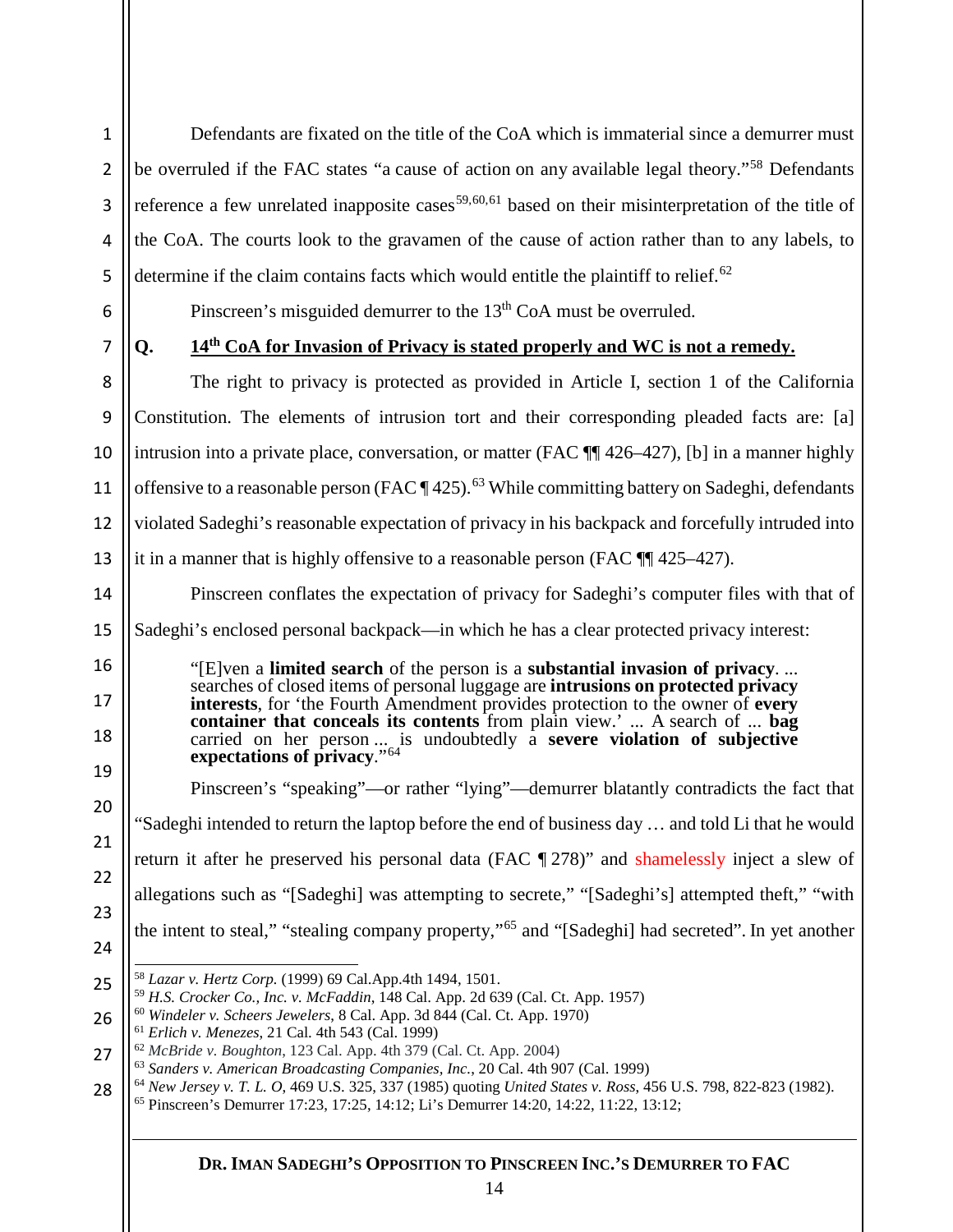<span id="page-15-2"></span><span id="page-15-1"></span><span id="page-15-0"></span>

| 1  | attempt to setup a minitrial, Pinscreen argues—without providing any authorities—that Sadeghi's                                                                                  |  |  |  |  |  |  |  |  |
|----|----------------------------------------------------------------------------------------------------------------------------------------------------------------------------------|--|--|--|--|--|--|--|--|
| 2  | employment agreement regarding the privacy expectation on computer files, situated within the                                                                                    |  |  |  |  |  |  |  |  |
| 3  | company premises, justifies a <i>brutal attack</i> on Sadeghi and a <i>forceful intrusion</i> into his <i>backpack</i> ,                                                         |  |  |  |  |  |  |  |  |
| 4  | situated <i>outside</i> the company premises, and <i>after his termination</i> . Pinscreen's inefficacious                                                                       |  |  |  |  |  |  |  |  |
| 5  | deductive fallacy at best frames an issue for the jury—not a demurrer—and must be disregarded.                                                                                   |  |  |  |  |  |  |  |  |
| 6  | Whether Sadeghi had a reasonable expectation of privacy in his backpack is a question of                                                                                         |  |  |  |  |  |  |  |  |
| 7  | fact for the jury <sup>66</sup> and therefore unresolvable on demurrer.                                                                                                          |  |  |  |  |  |  |  |  |
| 8  | 15th CoA for Violation of California Unfair Competition Law (UCL), Business and<br>R.                                                                                            |  |  |  |  |  |  |  |  |
| 9  | <u>Professions Code § 17200 et seq. is stated properly.</u>                                                                                                                      |  |  |  |  |  |  |  |  |
| 10 | "The UCL prohibits  'any unlawful, unfair or fraudulent business act or                                                                                                          |  |  |  |  |  |  |  |  |
| 11 | practice.' (§ 17200) Its purpose 'is to protect both consumers and competitors by<br>promoting fair competition in commercial markets  private standing is limited               |  |  |  |  |  |  |  |  |
| 12 | to any 'person who has suffered injury in fact and has lost money or property'<br>as a result of unfair competition" <sup>67</sup>                                               |  |  |  |  |  |  |  |  |
| 13 | Li's and Pinscreen's data fabrication and academic misconduct were fraudulent,                                                                                                   |  |  |  |  |  |  |  |  |
| 14 | deceptive, misleading, unfair, unlawful, and in violation of California Business & Professional                                                                                  |  |  |  |  |  |  |  |  |
| 15 | Code § 17200 (FAC ¶ 431, 433–439). Sadeghi has standing under Business and Professions Code                                                                                      |  |  |  |  |  |  |  |  |
| 16 | § 17204 because he suffered actual injury from these practices (FAC ¶ 432).                                                                                                      |  |  |  |  |  |  |  |  |
| 17 | "To state a claim under section 17200, a plaintiff 'need not plead and prove the                                                                                                 |  |  |  |  |  |  |  |  |
| 18 | elements of a tort. Instead, one need only show that `members of the public are<br><b>likely to be deceived.'</b> The 'unlawful' practices prohibited by  section 17200          |  |  |  |  |  |  |  |  |
| 19 | are any practices forbidden by law, be it civil or criminal, federal, state, or<br>municipal, statutory, regulatory, or court-made." <sup>68</sup>                               |  |  |  |  |  |  |  |  |
| 20 | Li's and Pinscreen's fraudulent misrepresentations have caused deception of the public,                                                                                          |  |  |  |  |  |  |  |  |
| 21 | scientific community, and investors (FAC ¶ 433). On behalf of Pinscreen and as its CEO, Li lied                                                                                  |  |  |  |  |  |  |  |  |
| 22 | to and deceived Sadeghi, academics, investors, and the public (FAC ¶ 436–439).                                                                                                   |  |  |  |  |  |  |  |  |
| 23 | The 15 <sup>th</sup> CoA for Violation of California Unfair Competition Law must be upheld.                                                                                      |  |  |  |  |  |  |  |  |
| 24 | Were any portion of Pinscreen's demurrer to be sustained, Sadeghi requests leave to<br>S.                                                                                        |  |  |  |  |  |  |  |  |
| 25 | amend.                                                                                                                                                                           |  |  |  |  |  |  |  |  |
| 26 | Should the Court sustain any portion of Li's demurrer, Sadeghi requests leave to amend                                                                                           |  |  |  |  |  |  |  |  |
| 27 | <sup>66</sup> Shulman v. Group W Productions, Inc., 18 Cal. 4th 200 (Cal. 1998)                                                                                                  |  |  |  |  |  |  |  |  |
| 28 | <sup>67</sup> Kwikset Corp. v. Superior Court, 51 Cal. 4th 310 (Cal. 2011)<br><sup>68</sup> South Bay Chev. v. Gen. Motors Acceptance, 72 Cal. App. 4th 861 (Cal. Ct. App. 1999) |  |  |  |  |  |  |  |  |
|    |                                                                                                                                                                                  |  |  |  |  |  |  |  |  |